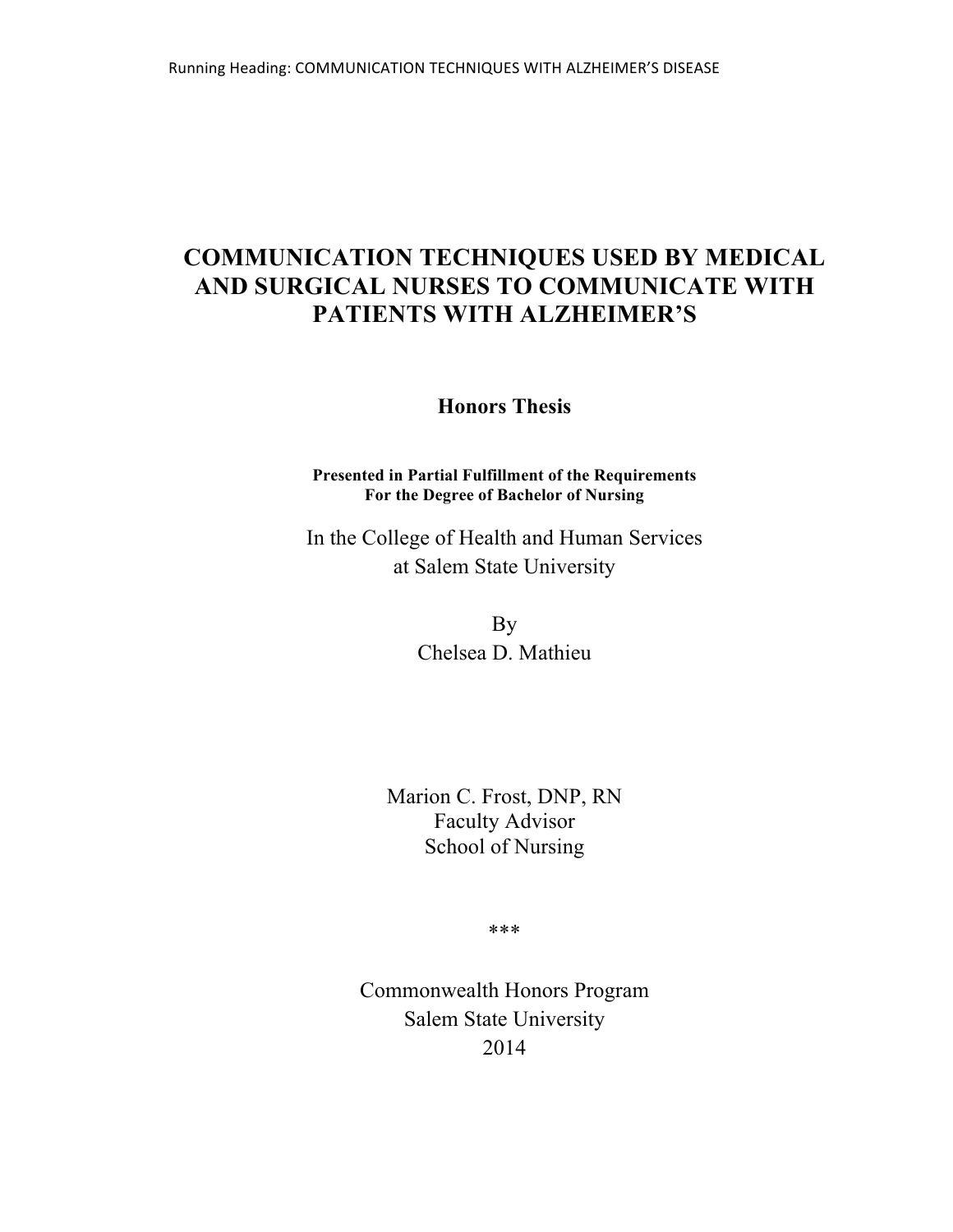#### **Abstract**

Through the process of a literature review and an online survey of medical and surgical nurses currently working in the hospital environment, this study investigates "Techniques Used by Medical and Surgical Nurses to Communicate with Patients with Alzheimer's Disease." The literature review covers current research explaining how Alzheimer's disease affects a person's ability to verbally communicate and ability to understand verbal communication. The research also covers the most effective communication techniques to utilize when communicating with a person with Alzheimer's disease. Nurses in the medical and surgical fields have been given an online survey which includes demographic information, scenarios, and various communication techniques that could be implemented when talking to someone with Alzheimer's disease. The information from the online survey has been analyzed for trends to show if nurses are using the proper techniques when communicating or if they are following the misconceptions. This study contributes to an area of research that is lacking information, as well as explores if medical and surgical nurses are communicating effectively with an every growing population of patients with Alzheimer's disease.

Keywords: (Alzheimer's disease, communication, nursing, geriatrics)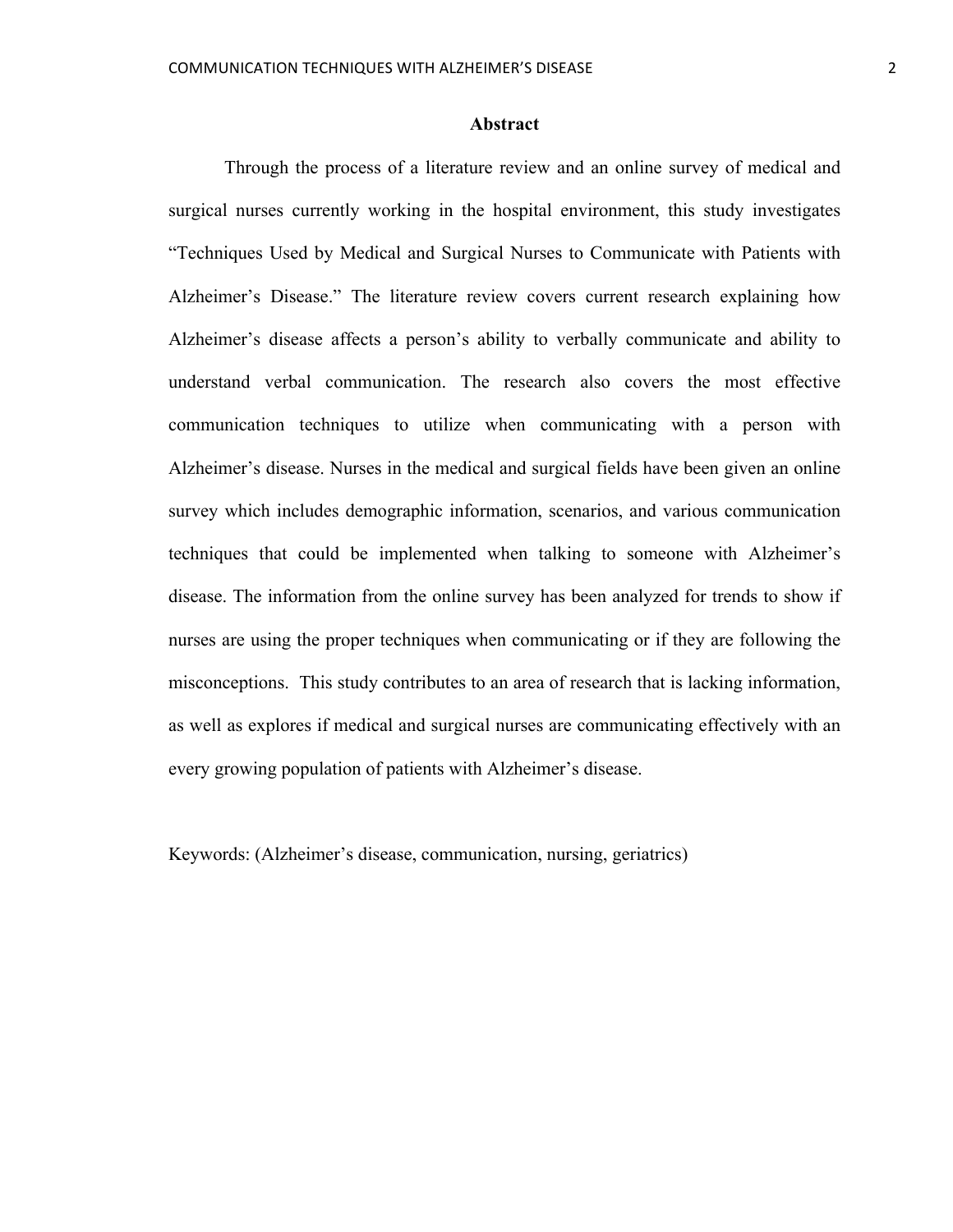# **Acknowledgements**

I would like to thank my thesis advisor, Marion Frost DNP, RN, for all of her amazing guidance and advice. I would also like to thank Andrea Sue Blackler for introducing me to the field of Alzheimer's care and to an ever inspiring population of patients. I would also like to thank my parents, Steve and Heidi Mathieu, for all of their support throughout all of my academic endeavors.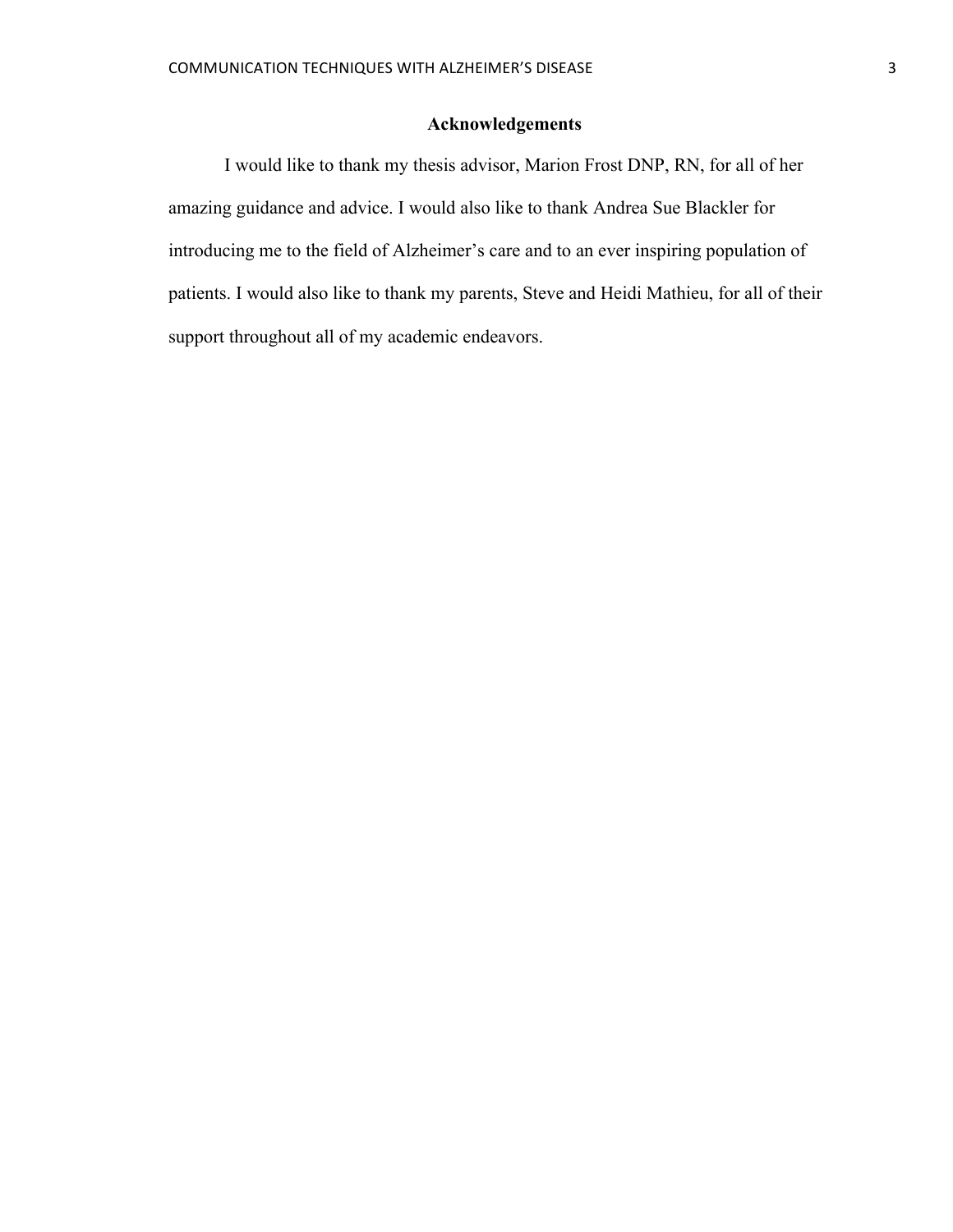# **Table of Contents**

| <b>Introduction</b>         |  |
|-----------------------------|--|
|                             |  |
|                             |  |
|                             |  |
| <b>Methods</b>              |  |
|                             |  |
|                             |  |
|                             |  |
|                             |  |
| <b>Statistical Analysis</b> |  |
|                             |  |
|                             |  |
|                             |  |
|                             |  |
|                             |  |
|                             |  |
|                             |  |
|                             |  |
| Conclusion                  |  |
|                             |  |
|                             |  |
|                             |  |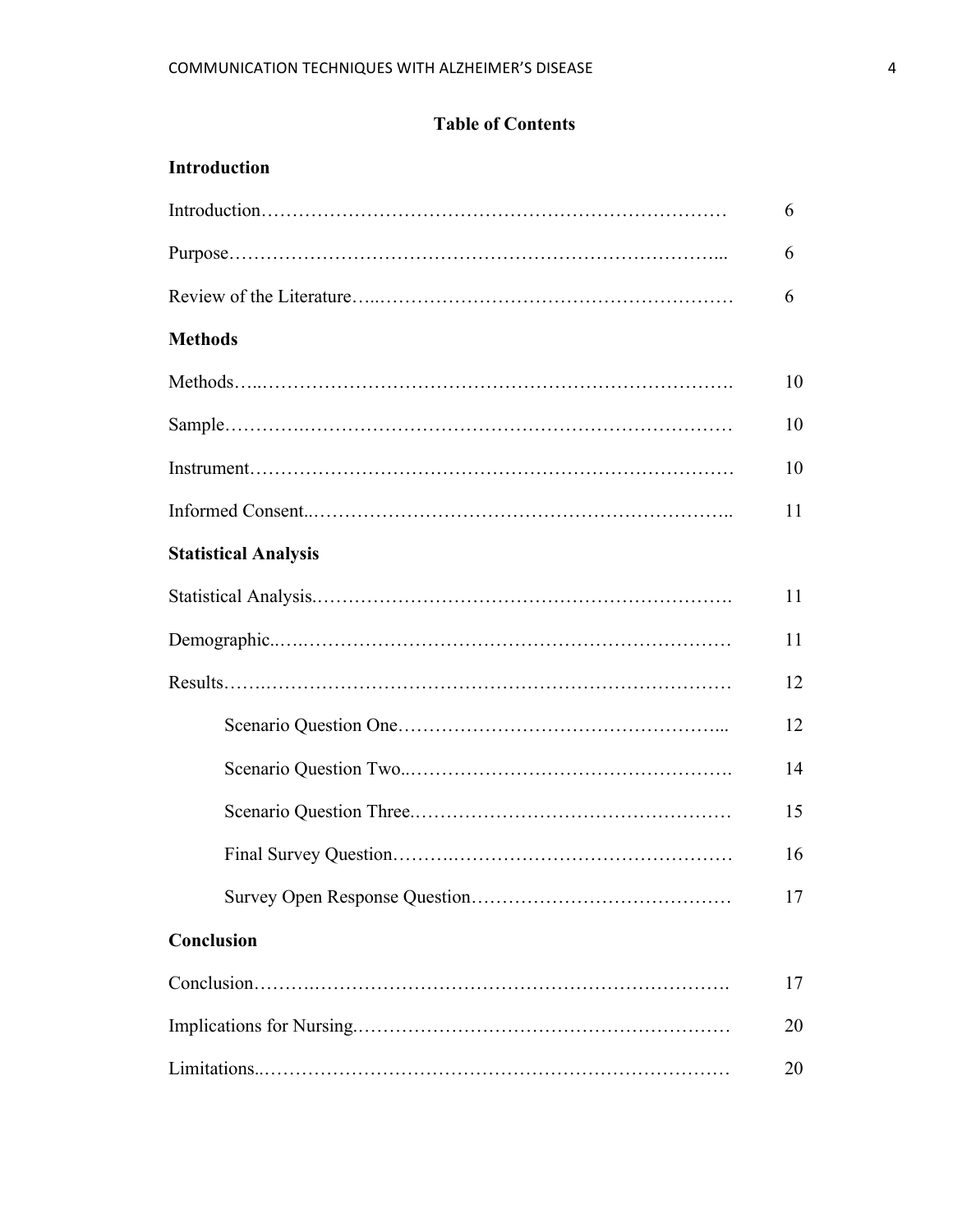|                   | 21 |
|-------------------|----|
| Reference         |    |
|                   | 22 |
| <b>Appendixes</b> |    |
|                   | 24 |
|                   | 28 |
|                   | 29 |
|                   | 30 |
|                   | 32 |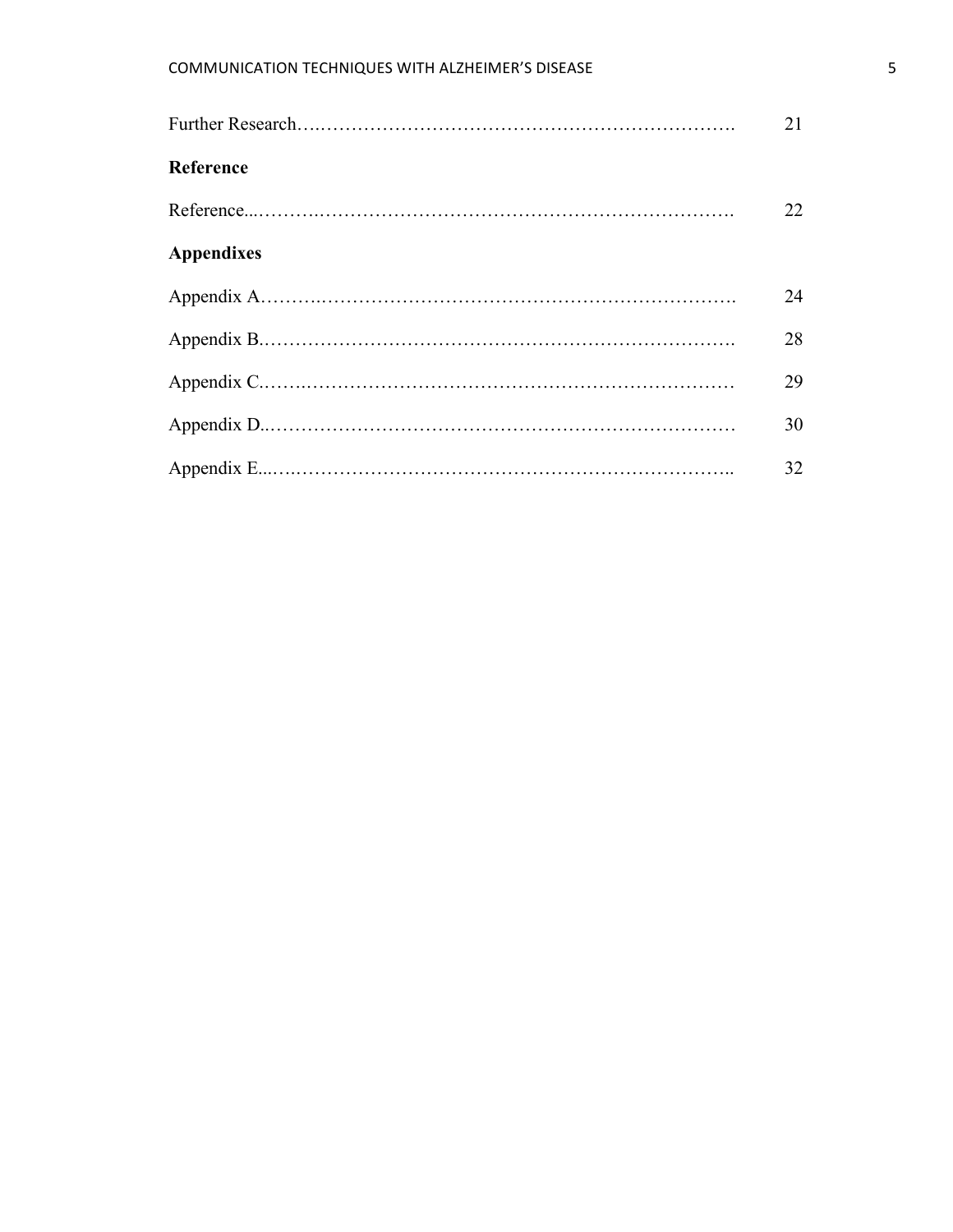### **Introduction**

Communication Techniques used by Medical and Surgical Nurses to Communicate with Patients with Alzheimer's disease

# **Purpose**

Alzheimer's disease (AD) is an ever growing problem in this country and around the world. The foremost cause of dementia in the elderly population is AD. As of 2010 there were 4.5 million Americans with a diagnosis of AD and by 2050 this statistic is predicted to surpass 13.2 million people (Egan, Bérudé, Racine, Leonard, & Rochon, 2010). With such significant growth happening within the next forty years, professionals in all aspects of healthcare, especially nurses, need to know how to handle not only the disease process but how to communicate with this unique population. The purpose of this thesis is to explore the current communication techniques being used by medical and surgical nurses with AD patients.

## **Review of Literature**

AD is diagnosed in the *Diagnostic and Statistical Manual of Mental Disorders IV* (American Psychological Association, 2000) as including numerous cognitive impairments (must include memory, but also includes aphasia, apraxia, agnosia, impaired executive functioning). This diagnosis also includes impairments in social functioning. Specific to communication one of the earliest symptoms of AD is the lack of ability to recall specific everyday words. This then leads to a decrease in the AD patient's receptive and expressive vocabulary, irrelevant speech, and decrease in general cognitive and motor functioning (Beach  $\&$  Kramer, 1999). As the memory loss worsens it directly affects the AD patient's ability to comprehend spoken and written sentences (Small,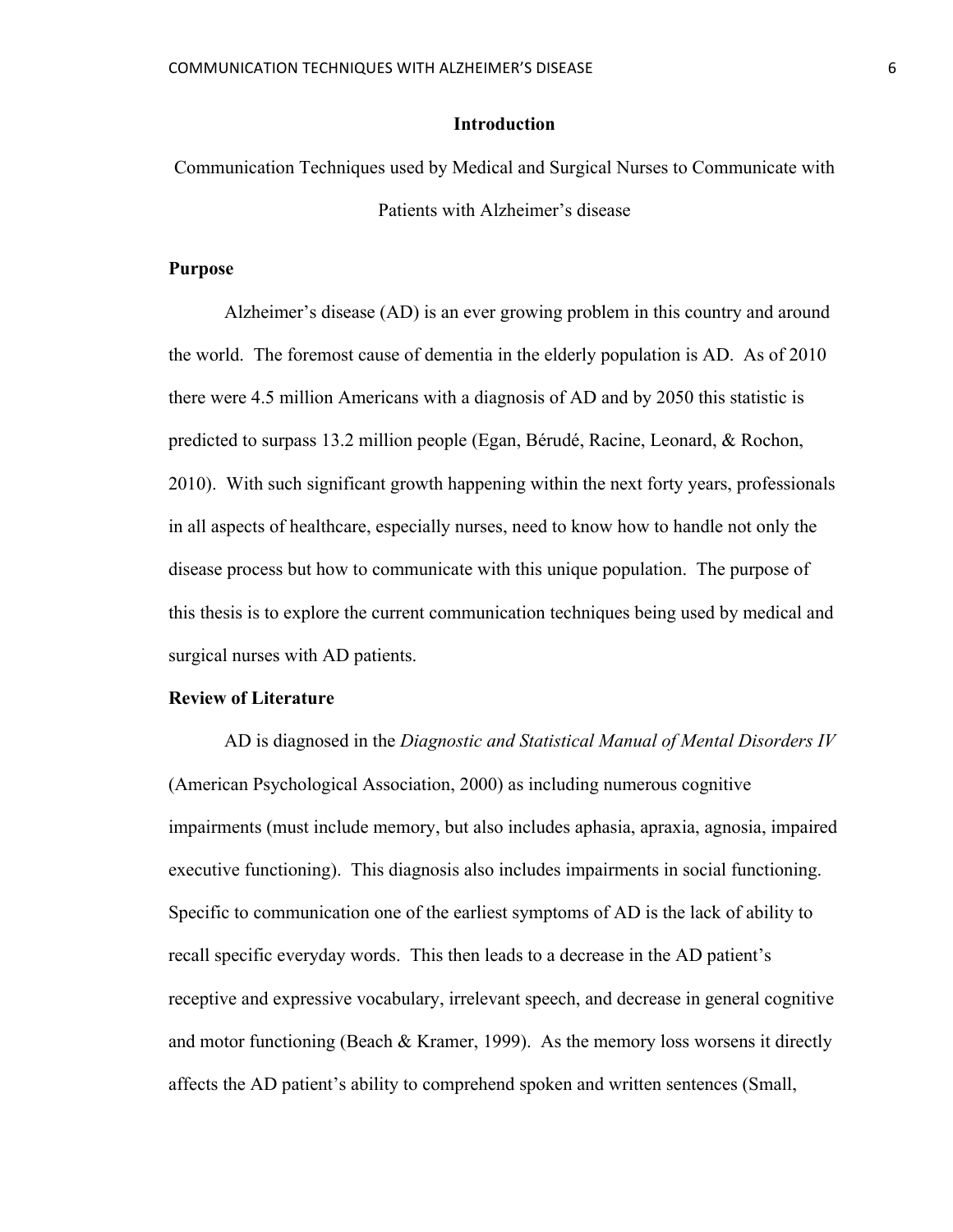Kemper, & Lyons, 1997). All of these cognitive issues make caring for this ever growing population a difficult task.

Current courses of treatment for AD are varied based on the specific aspect of the disease that is trying to be combated but all treatments involve some form of necessary communication. This lack of communication or inability to communicate and understand communication causes a lot of tension, frustration and stress for caregivers as well as isolation and depression suffered by the AD patient (Egan et al., 2010; Tappen, Williams-Burgess, Edelstein, Touhy, & Fisherman, 1997; Wilson, Rochon, Mihailidis, & Leonard, 2012). Many caregivers who work with patients or family members with AD develop appropriate strategies of communication because they are with this person on a daily or semi-daily basis. Professionals in the hospital setting see patients for a short period of time which makes developing an appropriate response or type of communication for that individual patient very difficult. Nurses need to be taught the latest ways to properly communicate with AD patients so, that they can work and care for their patients effectively.

There are many skills that are used to make any form of communication effective which include eye contact, diminished background noise, diminished distractions, and use of gestures and facial expression (Beach & Kramer, 1999). Many healthcare professionals use these communication skills every day with every patient without putting much thought into the process. When talking to patients with AD as a caregiver, one needs to understand the specific needs of this population. Studies show that one of the main ways to help a patient with AD is to use a technique known as "therapeutic fibbing," which consists of communicating with a patient on their level of reality (Beach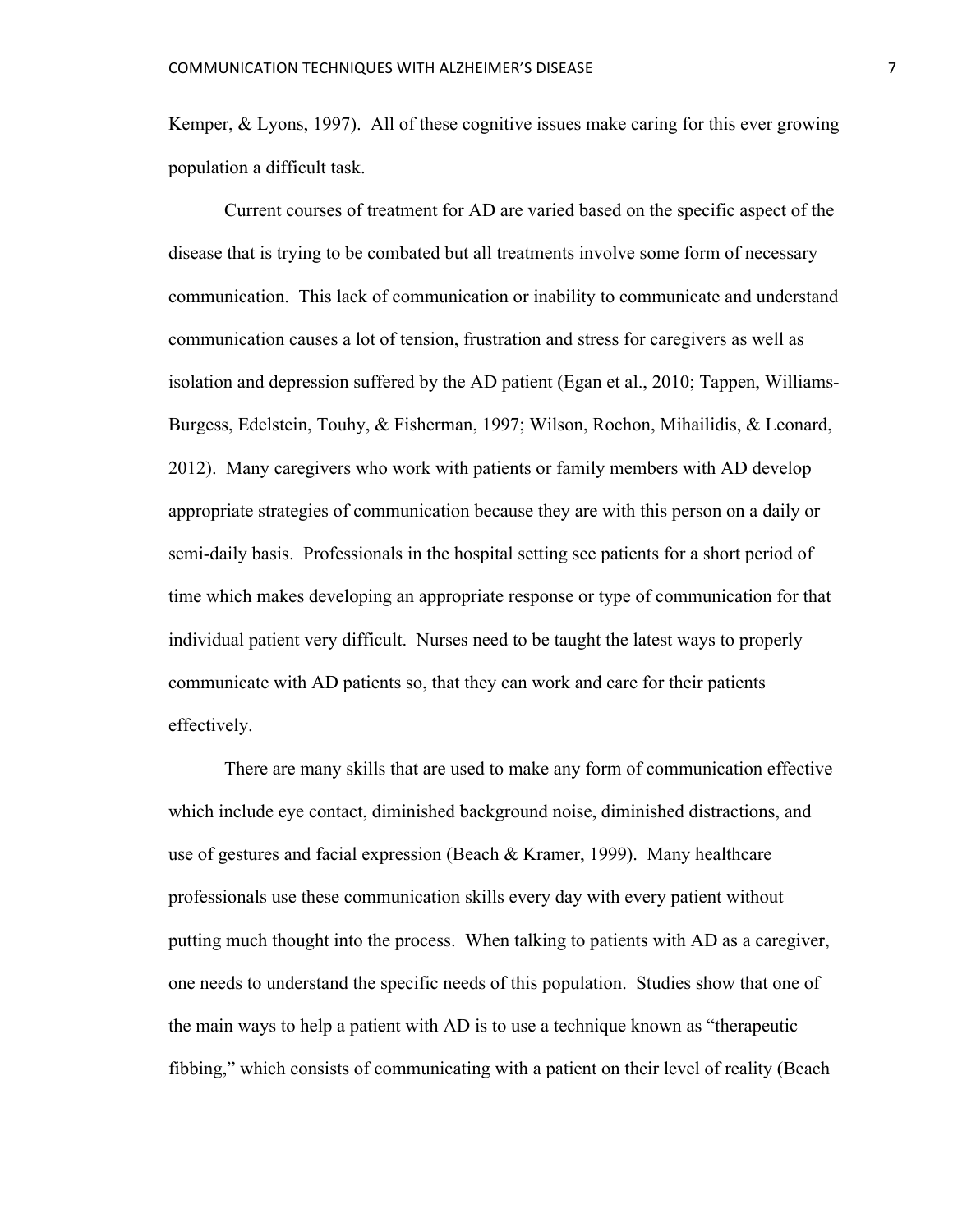& Kramer, 1999). Many patients with AD revert back to childhood or to another time in their life which can cause issues, especially with loved ones who have passed away, yet the patient believes that their deceased loved one is coming to visit or pick them up. Professionals who work with patients with AD on a regular basis will use therapeutic fibbing to calm a patient down or to help them cope with problems throughout the day. Many times in the healthcare field therapeutic fibbing would be frowned upon and seen as lying to the patient, but in this case a patient with AD has no conception of time and even when corrected lacks the ability to retain that new knowledge.

An example of using therapeutic fibbing properly is as follows: A patient whose mother has passed away when they were a child states that their mother is on the way to pick them up so they must get ready to leave. As the patient's caregiver, it would be considered ethical and correct to tell this patient that their mother called and said that they could stay for dinner. In this situation, the AD patient is told a fib but it is done to prevent the patient any unnecessary upset and to relieve the caregiver any unnecessary behavioral issues that may arise.

Another communication technique used when talking to an AD patient includes the control of sentence length. When talking to an AD patient the language needs to be direct, task-oriented and constructed of short sentences (Small et al., 1997). Brief sentences are easier to understand regardless of context due to the lessening cognitive ability of these patients. Sentences should also be adjusted depending on the AD patient's memory ability because there are direct correlations between a decreasing memory and decreasing sentence comprehension (Small et al., 1997). Sentence repetition is another helpful skill when dealing with an AD patient regardless of whether the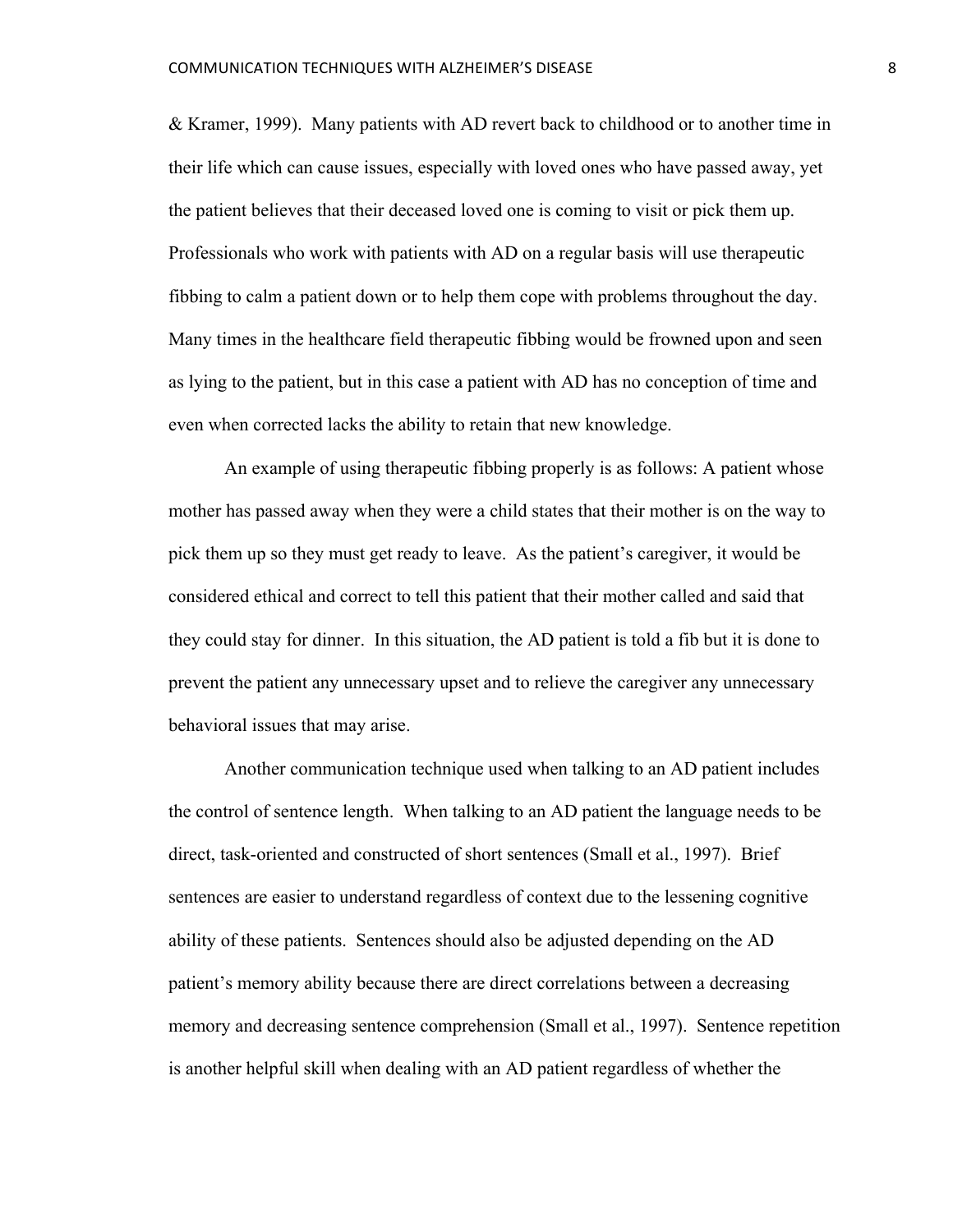sentence is restated directly or rephrased, both tactics have shown to increase comprehension and facilitated completion of tasks (Small et al., 1997). Other effective techniques include using the patients name often, verbal cues and simplistic grammar (Wilson, Rochon, Mihailidis, & Leonard, 2013).

There are also many misconceptions about the proper way to talk to an AD patient. One major misconception regarding communicating with a person with AD is the need to speak slower. Many people believe that speech must be slowed to allow for word comprehension time, but research shows that there is no correlation between sentence speed and comprehension (Small et al., 1997). Speaking slower may even frustrate an AD patient because they will comprehend this as being talked down to or having things "dumbed down". Another misconception about AD patients is that they are unable to answer open-ended questions so many times these are avoided. This has been disproven and many times AD patients thrive on open-ended questions especially if they are directed towards personal information (Tappen et al., 1997; Wilson et al., 2013). Another incorrect way to communicate is by using either sarcasm and/or metaphors. Sarcasm comprehension has been shown to decrease in all elderly patients regardless of an AD diagnosis or not, so it should be avoided with any elderly patients. A decline in metaphor comprehension is AD specific because metaphors depend heavily on the context of their use; many AD patients lack the ability to understand things taken out of context and imaginative language (Maki, Yamaguchi, Koeda, & Yamaguchi, 2012). The literature was once based solely upon one's personal experiences with a person with AD but in recent years all ideas regarding AD have been sufficiently put to the test and research has developed more appropriate and useful ways to talk to the AD population.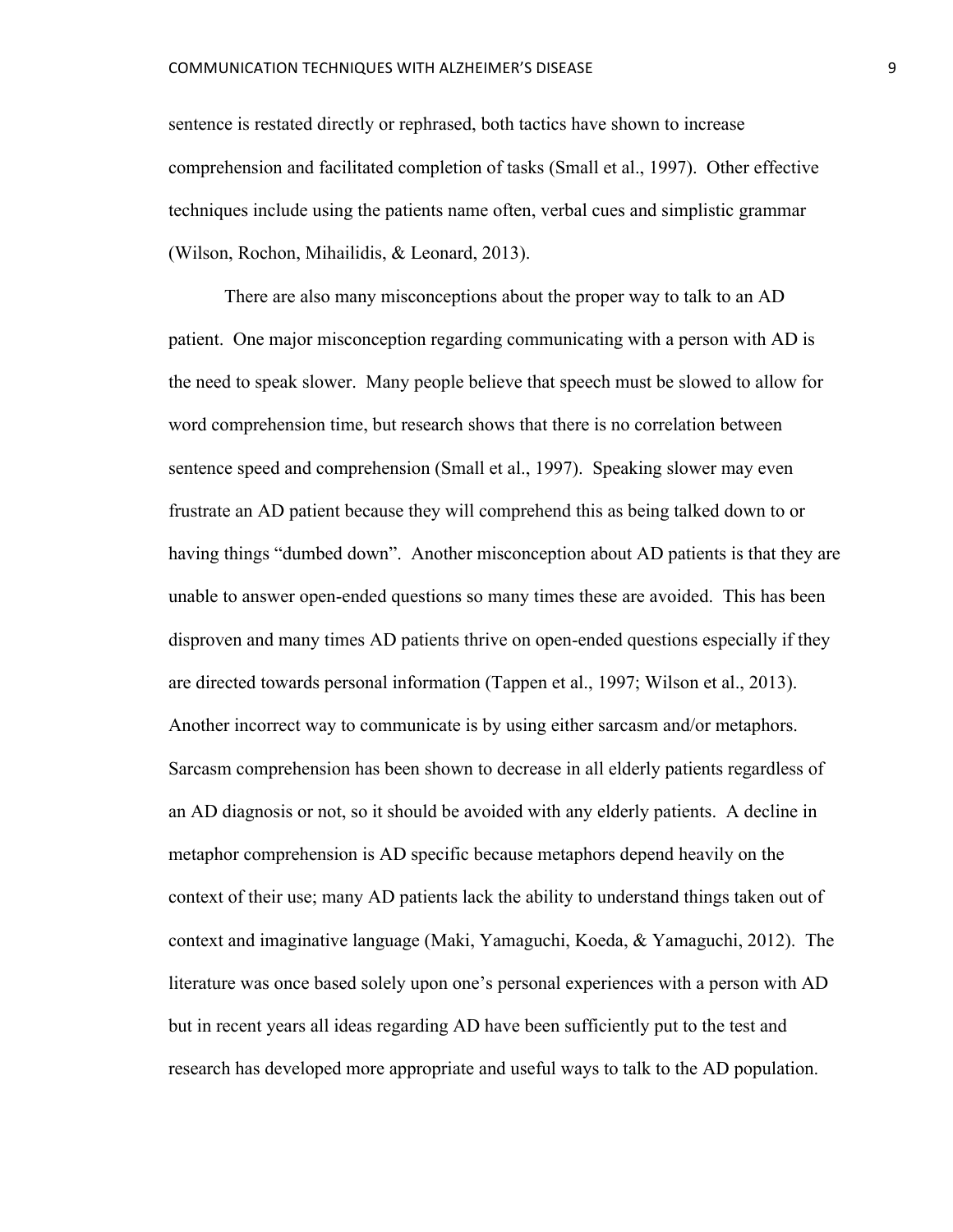#### **Methods**

## **Sample**

Due to the current research showing no direct correlations between medical and surgical hospital nurses and the communication used with patients with AD, the use of a survey helped to begin research in this area. The sample inclusion criteria consisted of Registered Nurses, currently working in the medical or surgical areas of a hospital access to an e-mail address, access to the internet and affiliation with a Massachusetts State University. The participants were recruited through a third party staff member at the university.

#### **Instrument**

To conduct this study, a survey (appendix 4) was created by the author. The survey was completed anonymously using Survey Monkey online survey company. The survey includes demographic information regarding level of education and years employed as a Registered Nurse. There are three mock scenario multiple choice questions, a select all of 22 different communication strategies, and an open response section. This survey was sent out via e-mail (appendix 2) to multiple Registered Nurses currently working in the medical and surgical areas of a hospital and a response was received from eight participants. The e-mail was sent out to Registered Nurses who met the qualifications from a third party staff member at the university. All of the Registered Nurses are affiliated with a Massachusetts State University.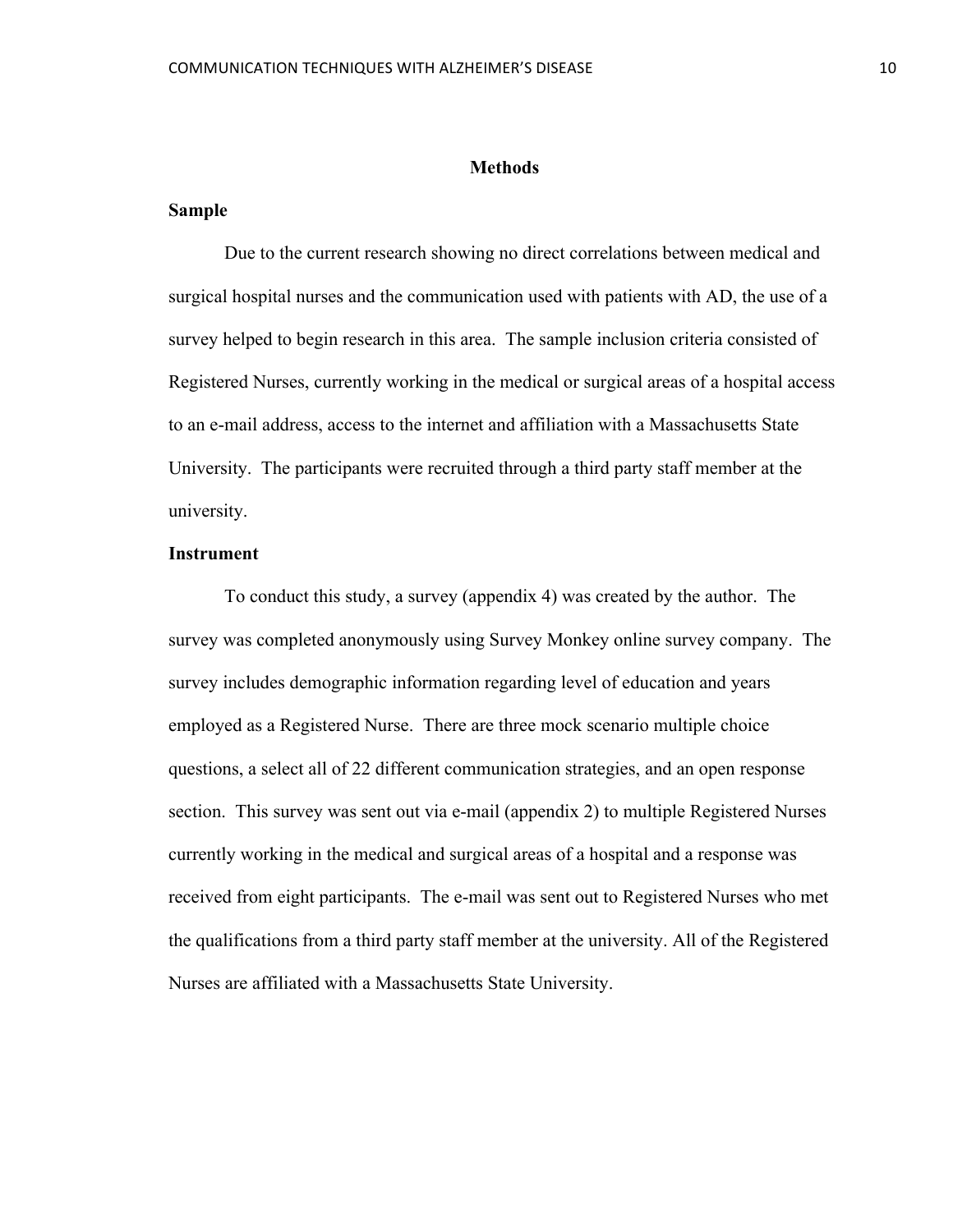# **Informed Consent**

Participants were also required to read a form on consent (appendix 3) before continuing with the survey questions. By completing the Survey Monkey, the medical and surgical nurses granted their consent. Before conducting this research, ethical approval was received from Salem State University's Institutional Review Board (appendix 1).

#### **Statistical Analysis**

### **Demographics**

The survey (appendix 4) included two demographic questions. The first question was regarding the years working as a professional nurse in the medical or surgical fields. The following table (Table 1) and graph (Figure 1) correspond to the first demographic question in the online survey. All participants had at least 4-5 years of experience and the majority of participants (62.5%) had over 20 years of experience as a medical or surgical nurse.

| Years of Experience as a Medical or Surgical Nurse (Table 1) |       |       |        |        |        |        |
|--------------------------------------------------------------|-------|-------|--------|--------|--------|--------|
| Years of                                                     |       | Т÷д   | -4∹    | $6-10$ | ! 1-20 | >20    |
| Experience                                                   |       |       |        |        |        |        |
| Percentages                                                  | $0\%$ | $0\%$ | 12.50% | $0\%$  | 25%    | 62.50% |



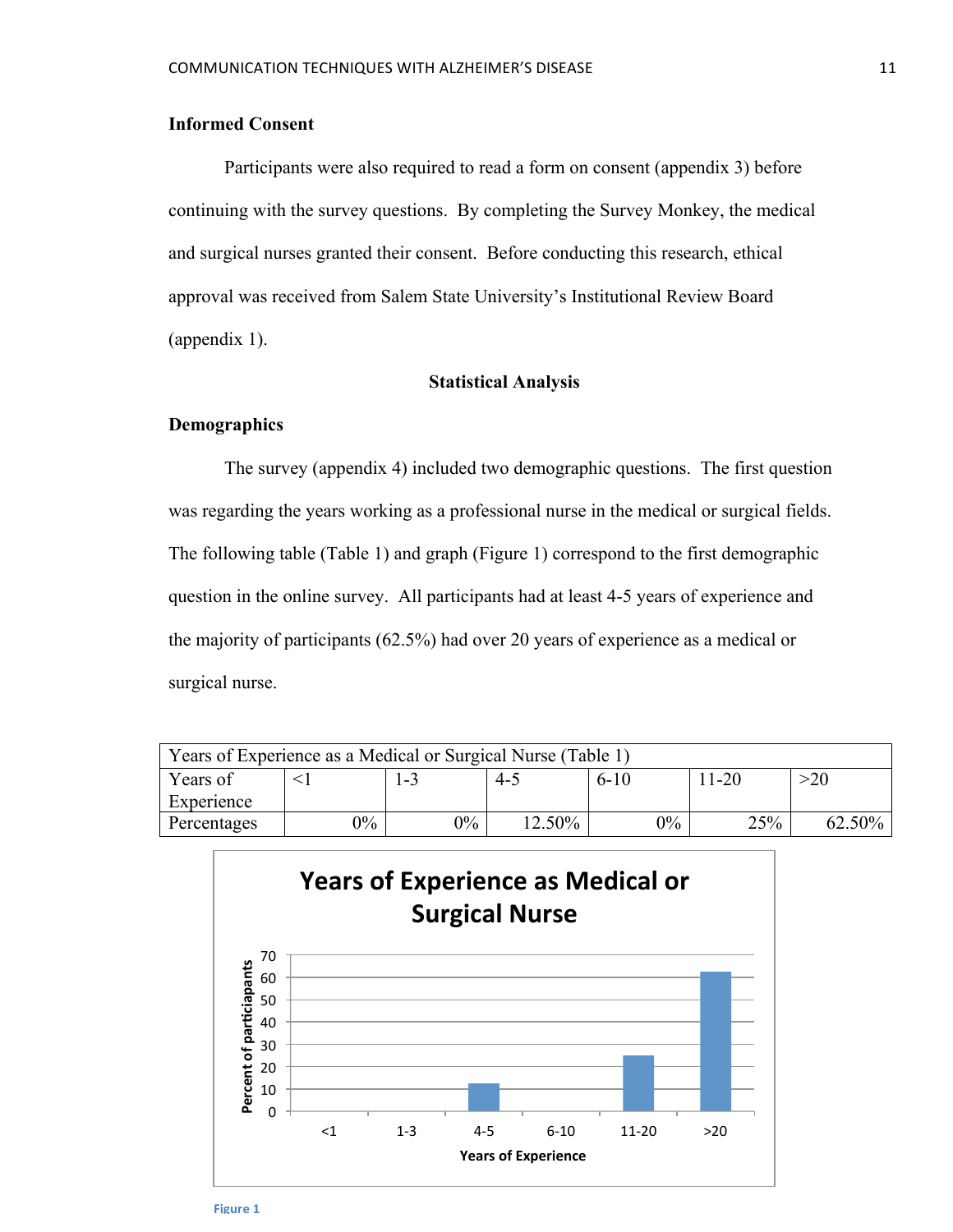The second demographic question from the survey asked about educational levels. The options for educational level ranged from an RN diploma in Nursing to a Doctorate in Nursing with the option of other. Table 2 and Figure 2 show the results from the demographic question related to education level. All participants had and educational level of a Bachelor's Degree in Nursing or higher and no participants chose the option of "Other".

| Education Level of Medical and Surgical Nurses (Table 2) |                |                |                |                |            |       |  |
|----------------------------------------------------------|----------------|----------------|----------------|----------------|------------|-------|--|
| Education                                                | <b>RN</b>      | Associate's    | Bachelor's     | Master's       | Doctorate  | Other |  |
| Level                                                    | Diploma        | Degree in      | Degree in      | Degree in      | in Nursing |       |  |
|                                                          | 1n             | <b>Nursing</b> | <b>Nursing</b> | <b>Nursing</b> |            |       |  |
|                                                          | <b>Nursing</b> |                |                |                |            |       |  |
| Percentages                                              |                |                | 37.5           | 37.5           | 25         |       |  |



**Figure 2**

# **Results**

#### **Scenario question one.**

The second portion of the survey consisted of three mock scenario multiple choice questions and one "check all that apply question with 22 options. The first mock scenario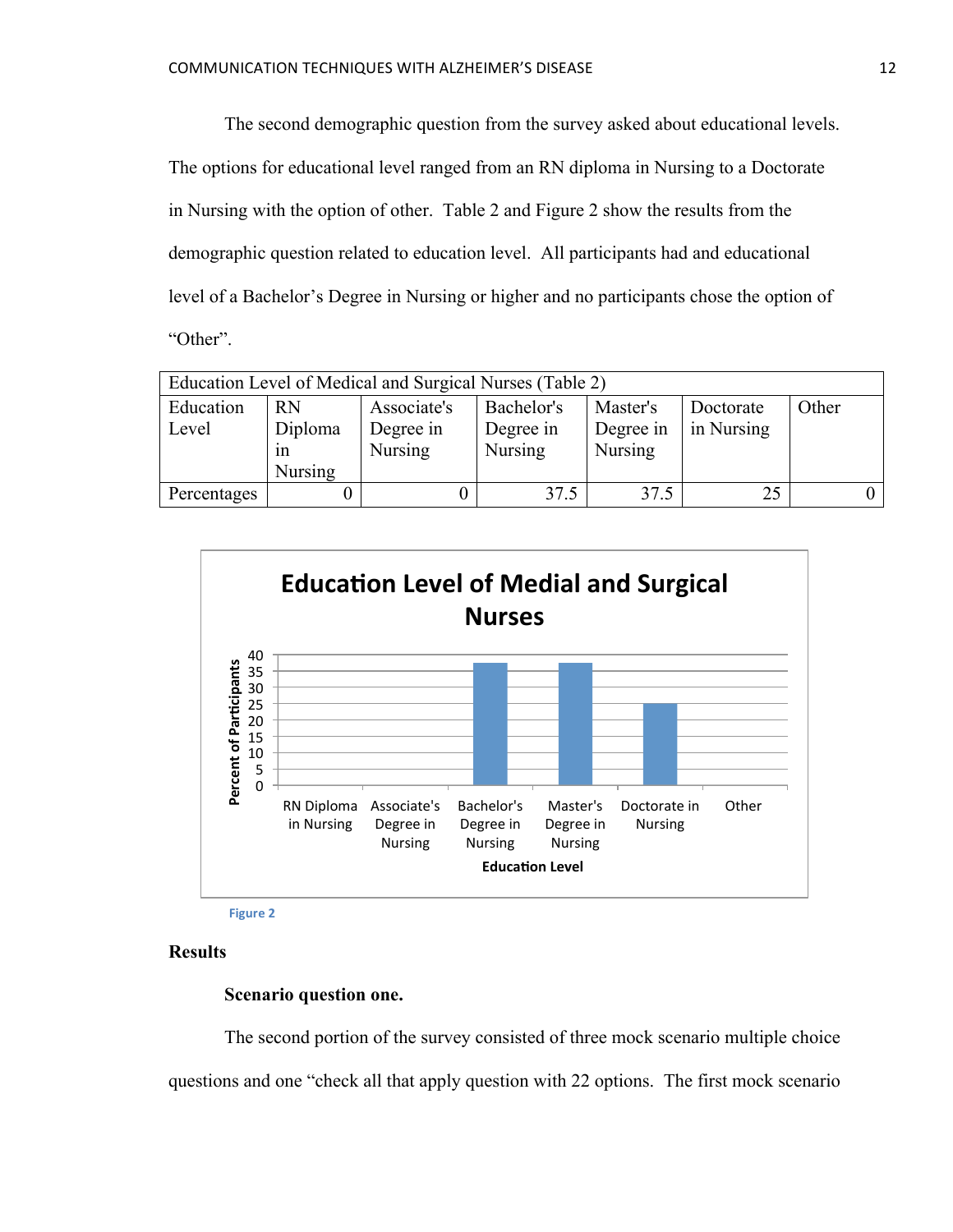included the following question: "You are taking care of Mrs. Chapman, as 85 year old patient diagnosed with Alzheimer's disease; she is in recovery from a fracture repair. Mrs. Chapman is on bed rest for the time being but continues to stand up stating 'I have a lot of work to do. I can't just sit here all day.' Which of the following statements would be your first choice to try and get Mrs. Chapman to stay in bed?" The answers (Table 3 and Figure 3) included four choices with two incorrect answers and two possible answers. None of the participants chose the incorrect answers. The majority of participants, 62.5%, chose to reorient Mrs. Chapman while 37.5% chose to use the therapeutic fibbing techniques when talking to Mrs. Chapman.

| First Mock Scenario Multiple Choice Question (Table 3)                  |             |
|-------------------------------------------------------------------------|-------------|
| <b>Answer Choices</b>                                                   | Percentages |
| A. "You don't have any work to do, Mrs. Chapman, you need to lie        | $0\%$       |
| down and stop getting up please."                                       |             |
| B. Remind Mrs. Chapman of where she is, what has happened, and the      | $62.5\%$    |
| importance of staying in bed.                                           |             |
| C. "Mrs. Chapman, I have already taken care of all of your work for the | 37.5%       |
| evening so you can rest and relax. Can I get you anything?"             |             |
| D. Help Mrs. Chapman back to bed and simply repeat that she needs to    | $0\%$       |
| stay in bed until the doctor says otherwise.                            |             |



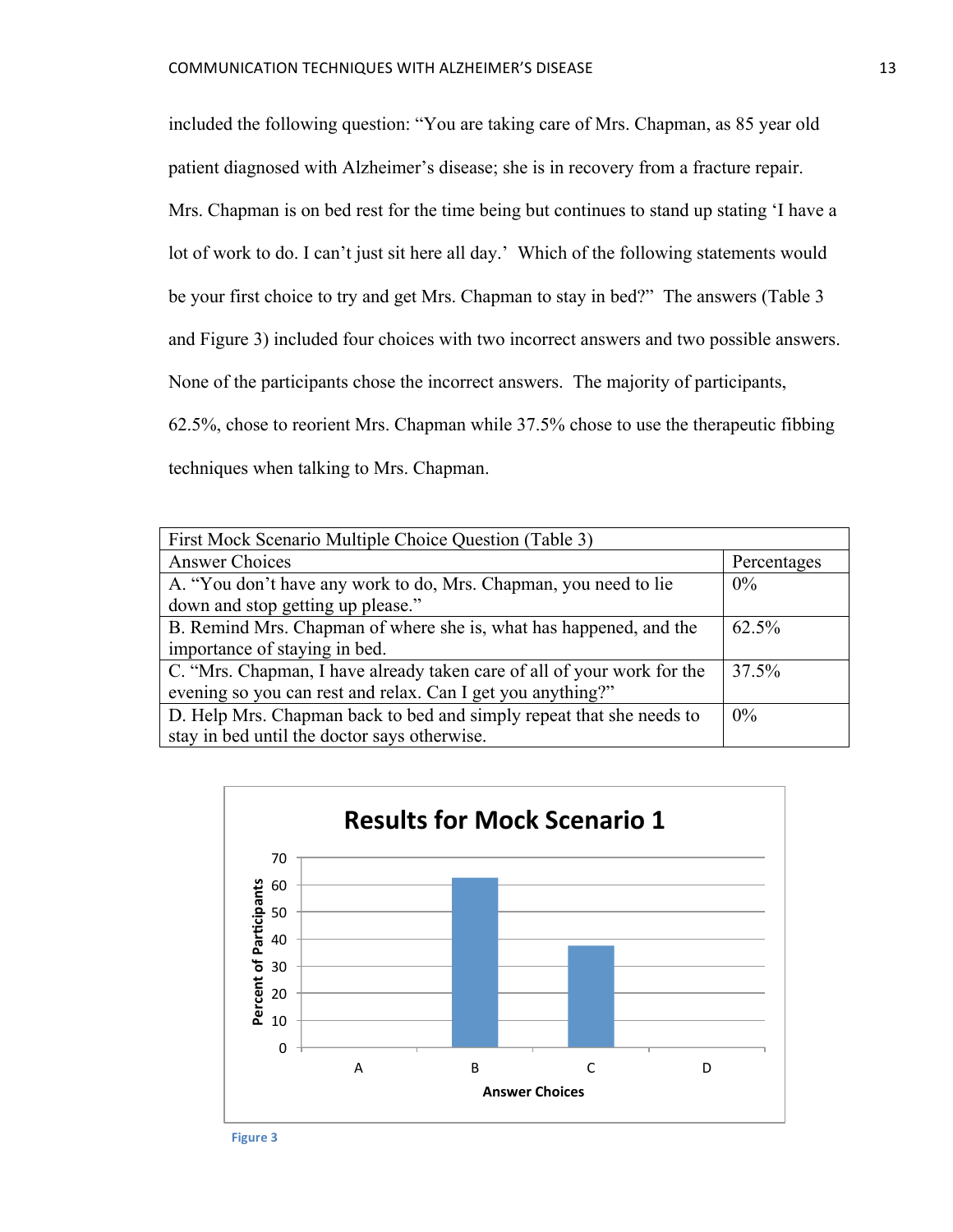## **Scenario question two.**

The second multiple choice scenario question was as follows: "You are trying to get Mr. Jones to eat some of his meal so you can give his medications. Mr. Jones is 88 years old and has a diagnosis of Alzheimer's disease. He will not eat because he says his mother is coming to pick him up so he does not need dinner. What is the most appropriate thing to say to Mr. Jones in order to get him to eat his meal?" The question (Table 4 and Figure 4) also has two incorrect answers which includes answer A and was chosen by 12.5% of the participants, as well as answer D, which none of the participants chose. This question also included another therapeutic fibbing answer (answer C) which 50% of the participants chose as the most appropriate thing to say to Mr. Jones. The remaining 37.5% of participant chose to reason and use logic with Mr. Jones by choosing answer B.

| Second Mock Scenario Multiple Choice Question (Table 4)                   |             |
|---------------------------------------------------------------------------|-------------|
| <b>Answer Choices</b>                                                     | Percentages |
| A. Explain to Mr. Jones that he is 88 years old and his mother has passed | $12.5\%$    |
| away.                                                                     |             |
| B. Tell Mr. Jones that he needs medication so her needs to eat his meal.  | 37.5%       |
| C. Tell Mr. Jones that you talked to his mother on the phone and she said | 50%         |
| he was going to stay for dinner.                                          |             |
| D. Ask Mr. Jones what his favorite meal is and try to get the kitchen to  | $0\%$       |
| send up a special meal for him.                                           |             |

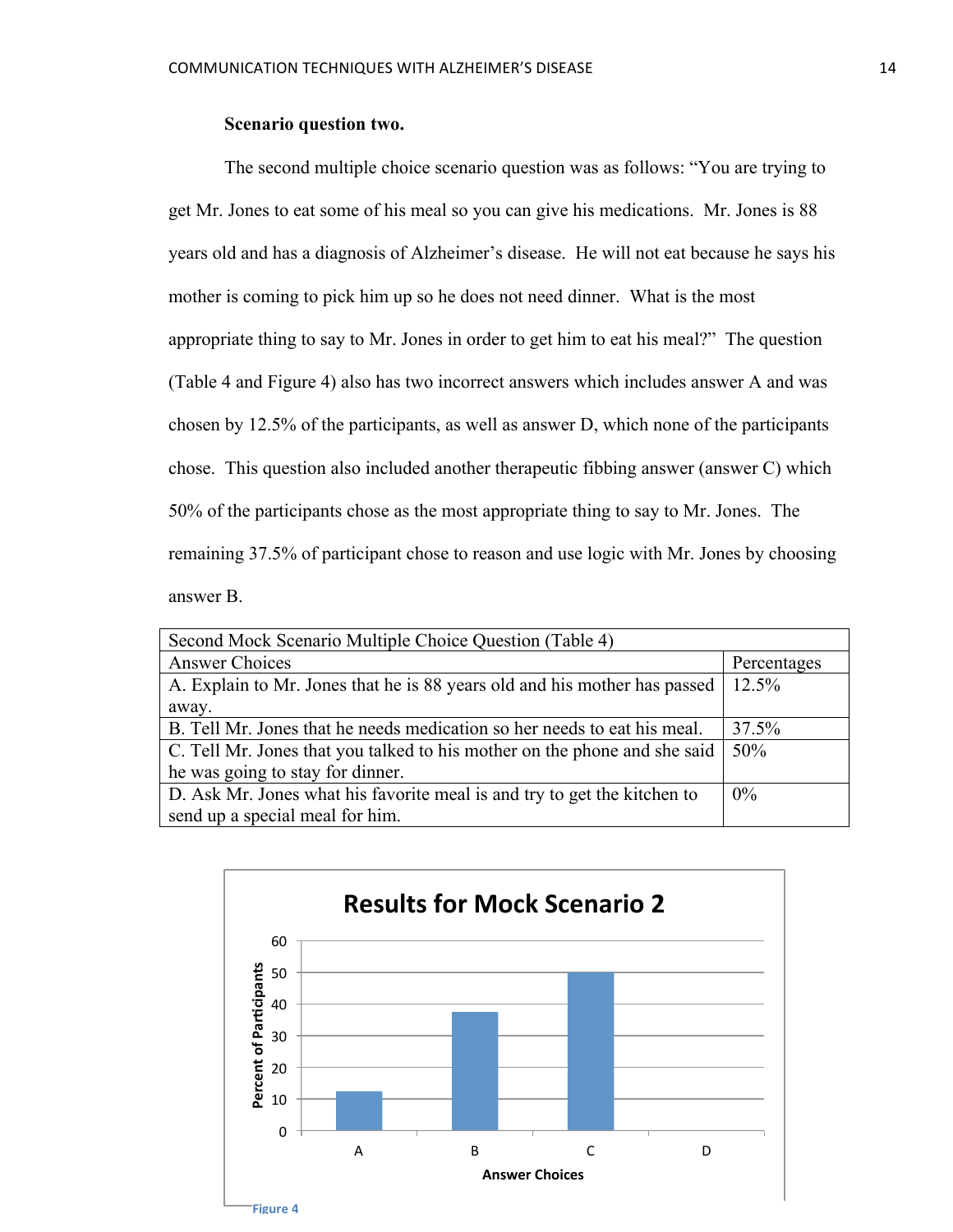# **Scenario question three.**

The final mock scenario question asked "Mrs. Rose is a 75 year old patient in the cardiac unit who is staying overnight for observation. She has a diagnosis of Alzheimer's disease. Every few hours you are alarmed by screams coming from her room. After assessing her you find her to be in no physical pain, just frightened. Which of the following scenarios is the best way to uncover the reason behind her outbursts?" This question had no incorrect answers. The answers (Table 5 and Figure 5) B and D both used reassurance had 37.5%, and question A had 25%. None of the participants chose answer C. Answers B and C both used open-ended questions as opposed to the closedended question in answer A and the lack of questions in answer D.

| Third Mock Scenario Multiple Choice Question (Table 5)                    |             |
|---------------------------------------------------------------------------|-------------|
| <b>Answer Choices</b>                                                     | Percentages |
| A. Ask Mrs. Rose yes or no questions about what happened while she        | 25%         |
| was sleeping.                                                             |             |
| B. Talk to Mrs. Rose about objects in the room, along with things from    | 37.5%       |
| her life in order to calm her down and see what is causing the outbursts. |             |
| C. Ask Mrs. Rose what happened and offer her PRN medication to help       | $0\%$       |
| her sleep.                                                                |             |
| D. Tell Mrs. Rose that she is in a safe environment and there is no need  | 37.5%       |
| to be frightened.                                                         |             |

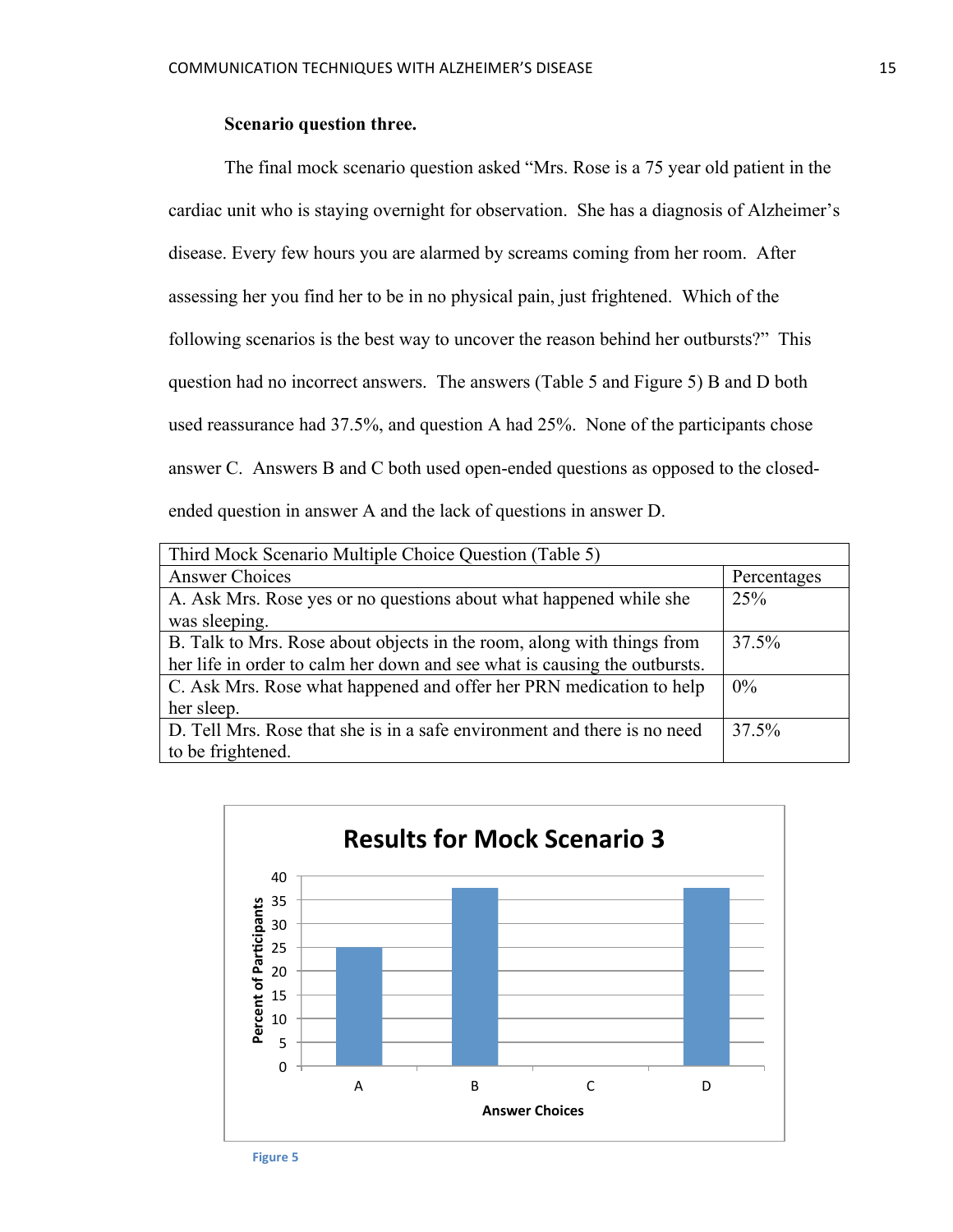# **Final survey question.**

.

The final question in the survey consisted of a "check all that apply" question.

This included 22 different options of possible appropriate communication techniques that

could be used when working with someone with AD. Some of the possible options are

correct communication techniques and others are proven to be ineffective techniques.

The options and results for this question are shown in Table 6 and Figure 6 (appendix 5).

The majority of participants (87.5%) chose both using the patients name frequently and

one-step instructions as effective communication techniques.

| Appropriate Communication Techniques to Use with a Patient with AD (Table 6) |             |  |  |  |
|------------------------------------------------------------------------------|-------------|--|--|--|
| <b>Communication Techniques</b>                                              | Percentages |  |  |  |
| <b>Open-Ended Questions</b>                                                  | 50%         |  |  |  |
| <b>Closed-Ended Questions</b>                                                | 62.5%       |  |  |  |
| <b>Establish Common Interests</b>                                            | 62.5%       |  |  |  |
| <b>Sharing Personal Details</b>                                              | $0\%$       |  |  |  |
| <b>Specific Fact Recall</b>                                                  | 12.5%       |  |  |  |
| Speaking as Equals                                                           | 62.5%       |  |  |  |
| <b>Explanations using Metaphors</b>                                          | $0\%$       |  |  |  |
| Sarcasm                                                                      | $0\%$       |  |  |  |
| Using their Name Frequently                                                  | 87.5%       |  |  |  |
| <b>Phrase Repetition Verbatim</b>                                            | $0\%$       |  |  |  |
| <b>Task-Focused Language</b>                                                 | 25%         |  |  |  |
| Rephrasing                                                                   | 37.5%       |  |  |  |
| Therapeutic Fibbing                                                          | 37.5%       |  |  |  |
| <b>Verbal Cues</b>                                                           | 50%         |  |  |  |
| One-Step Instructions                                                        | 87.5%       |  |  |  |
| <b>Multiple Instructions</b>                                                 | $0\%$       |  |  |  |
| <b>Slower Speech</b>                                                         | 50%         |  |  |  |
| Literal Speech                                                               | $0\%$       |  |  |  |
| Decreased Amount of Information                                              | 62.5%       |  |  |  |
| <b>Speaking Louder</b>                                                       | $0\%$       |  |  |  |
| Allowing Extra Response Time                                                 | 75%         |  |  |  |
| Simplistic Grammar                                                           | 50%         |  |  |  |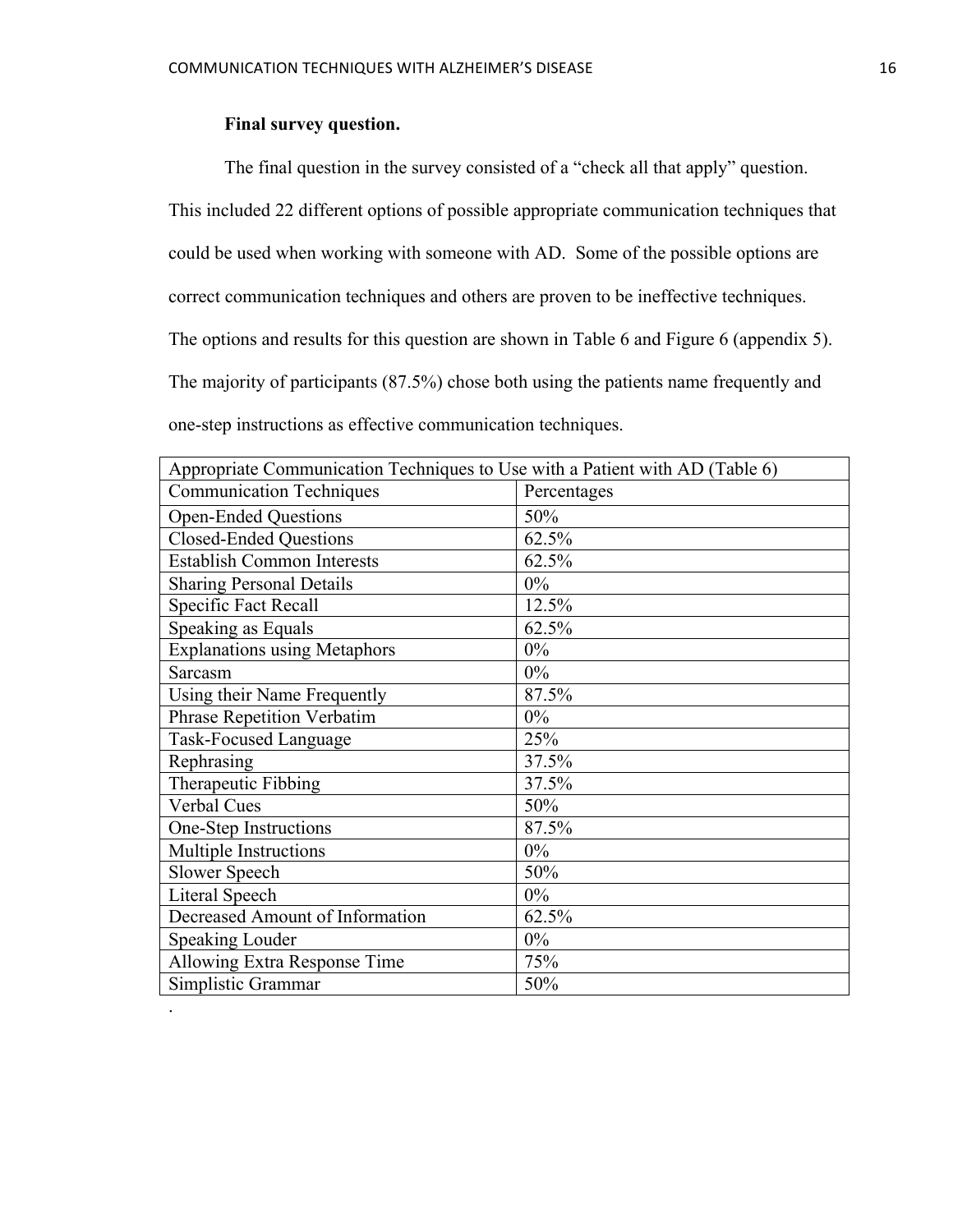# **Survey open response question.**

There was also an open-response question asking if there was any other types of communication that the participants would use that was not mentioned in the survey. This question remained unanswered by all of the participants.

#### **Conclusion**

Upon completion of the analysis of data, it shows that there are some aspects of communicating with an AD patient that are very well known and other aspects that are not as well known to medical and surgical nurses. All of the nurses in the study had a Bachelor's degree in Nursing or a higher form of education. They also all had at least four years of experience working as a medical or surgical nurse. This demographic information shows that the participants surveyed were of higher educational levels and had also worked in the field for a substantial amount of time.

The results of the second question in the survey showed that the majority of participants chose to use the technique of therapeutic fibbing when communicating and reasoning with the patient in the scenario. This is a very acceptable response. Beach and Kramer (1999) showed that therapeutic fibbing is often used by caregivers to calm an AD patient down and to help step into their level of reality. In question one of the survey a similar question with very similar answers has shown very different results. For question one instead of using therapeutic fibbing, the medical and surgical nurses chose to respond to the patient by reorienting them to reality and trying to reason with them after the reorientation. Reorienting a patient with AD is not an incorrect response to the question because it is just not as effective as using therapeutic fibbing. If a person with AD believes that they are a child, it can be earth shattering to reorient that person to the fact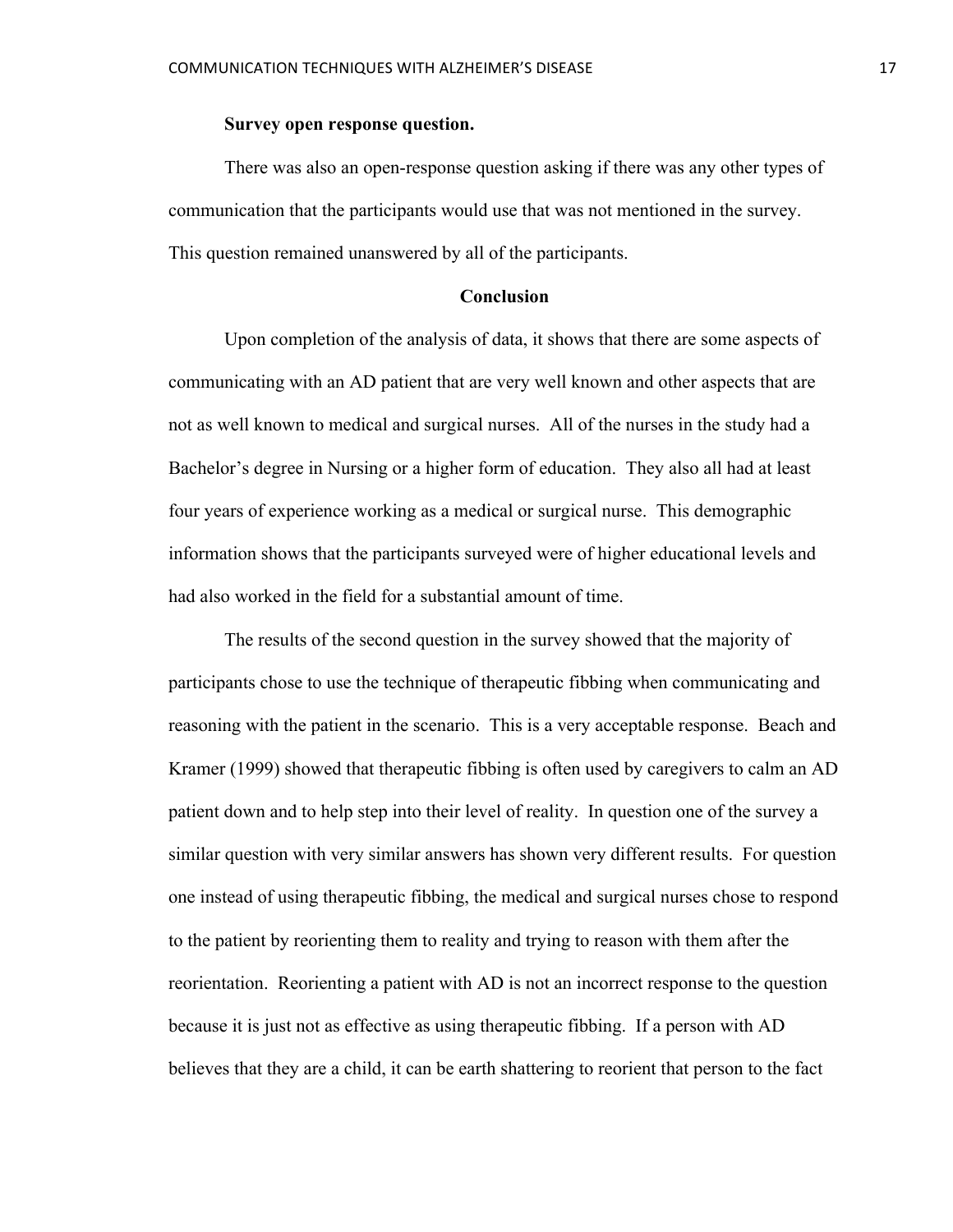that they are an elderly patient under your care. Reorientations like this can cause many different types of behavioral issues and outbursts. One possible answer to the second question was to reorient the patient to the fact that his mother had in fact passed away. For an AD patient, this information was not held in their memory so it is as if they are hearing the news for the first time. Patients, in general will not be able to communicate effectively or complete even a simple task if they have just discovered that a loved one has passed away. In regards to the "check all that apply" question less than half of the participants chose therapeutic fibbing as a proper communication technique to use with an AD patient.

For the third question in the survey the participant were again given a scenario which in this case the answers corresponded to using open-ended or close-ended questions. Most of the participants chose to either reassure the AD patient without asking any questions or to use open-ended questions in order to reassure the AD patient. The most effective communication technique in this circumstance is to ask open-ended questions. Open-ended questions were once thought of being too difficult for AD patients to comprehend but AD patients can succeed at answering open-ended questions when directed towards them personally (Tappen et al., 1997; Wilson et al., 2013). Out of eight participants only three chose the correct answer, which was to allow their patient to answer an open-ended question. This was also shown in the "check all that apply" question in which more participants chose to ask closed-ended questions rather than open-ended questions.

The select all that apply also showed that the most agreed upon communication techniques to use with AD patients is using their name frequently, using one-step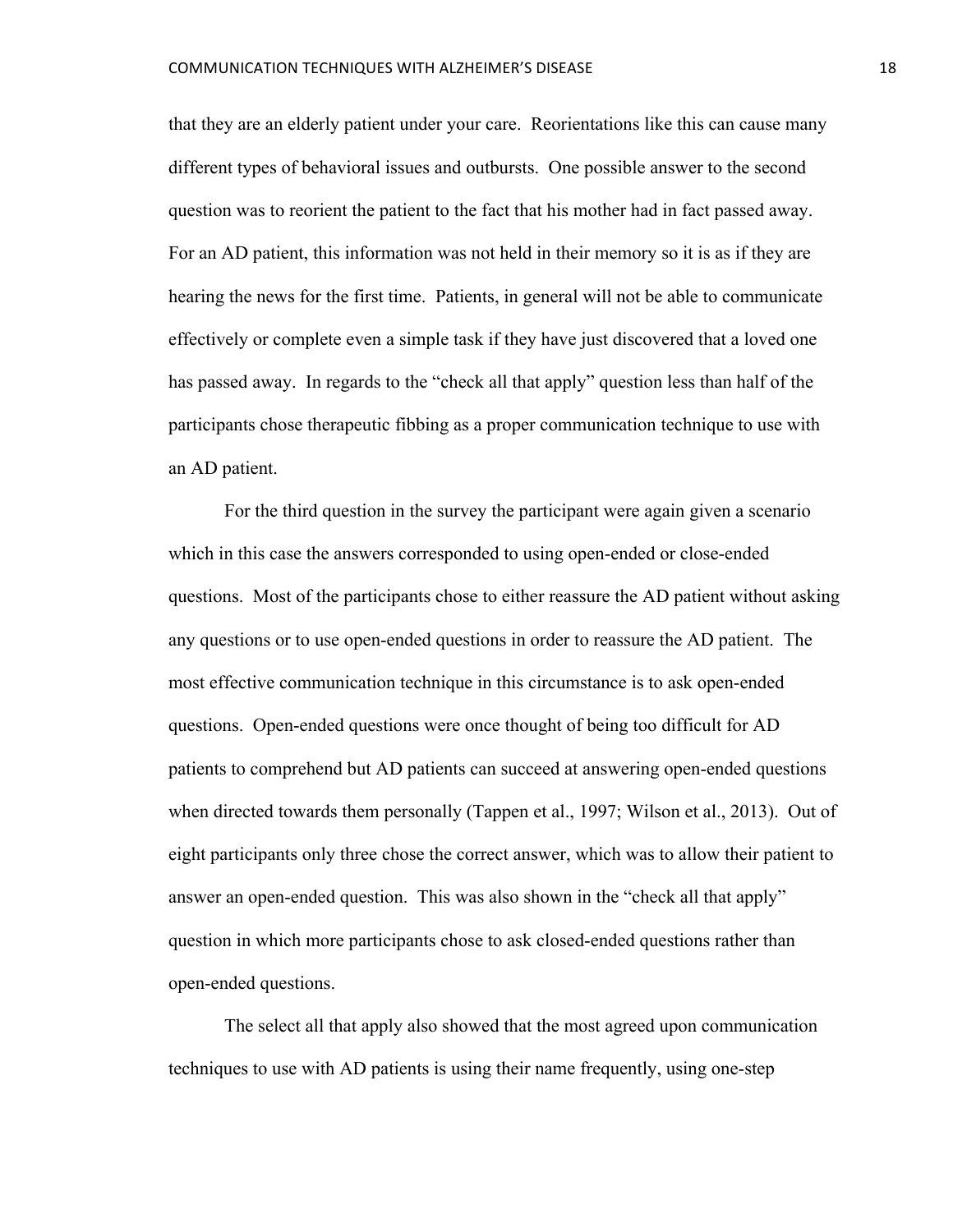instructions, and allowing for extra response time. All of these are very effective techniques to use with AD patients. The medical and surgical nurses also chose speaking as equals, task-focused language, rephrasing, therapeutic fibbing, verbal cues, decreased information, simplistic grammar and establishing common interests as effective communication techniques. Both the options of specific fact recall and slower speech were also chosen as appropriate communication techniques to be used with AD patients but both have been proven otherwise. Specific fact recall is very difficult for an AD patient because as part of the disease process these patients have memory impairment causing aphasia, and agnosia which happens very early on in the diagnosis (American Psychological Association, 2000). Asking an AD patient for specific fact recall is setting them up for failure, leading to behavior issues and ineffective communication. Slower speech was also an answer chosen by the medical and surgical nurses which is also an ineffective communication technique. Slower speech has been revealed to be a misconception in regards to AD patients. AD patients do not need slower speech as long as the sentences being used are simple sentences (Small et al., 1997).

The "check all that apply" question also had some answers which were not chosen by any of the medical or surgical nurses which included sharing personal details, metaphors, sarcasm, verbatim repetition, multiple instructions, speaking louder, and literal speech. AD patients in fact do need very literal speech, which none of the participants chose as an appropriate communication technique. AD patients many times have difficulty understanding a sentence out of context especially when the sentence uses any kind of creative, metaphoric or non-literal content (Maki et al., 2012). Literal speech is one of the few kinds of speech that are effective in communication and comprehension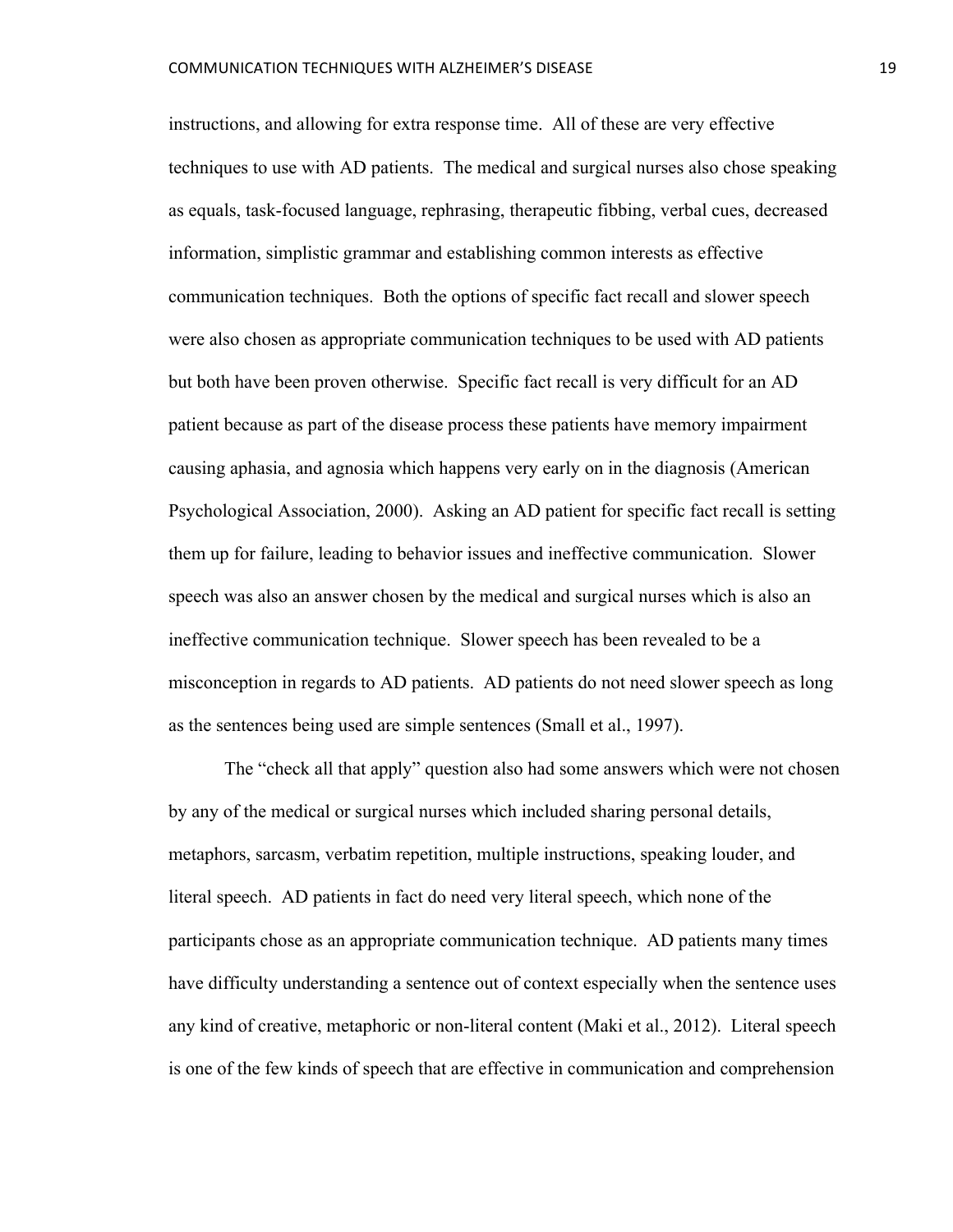for patients with AD. The results of this survey indicate that more education is needed and very necessary, for medical and surgical nurses to communicate more effectively with AD patients.

#### **Implications for Nursing**

This research has shown that nurses in the medical or surgical areas of care need more training on the proper communication techniques to use with AD patients. AD is an ever growing disease with no cure and limited treatment options. These patient will and do appear in medical and surgical areas of the hospital which means that nurses need to be able to communicate effectively with this population. There is current and available research in the area of communicating with AD patients which needs to be reviewed or taught to all nurses regardless of their specific area. There are also a lot of misconceptions as far as what communication techniques are appropriate and effective to use with AD patients and those misconceptions need to be illuminated. When a nurse can effectively communicate with a patient then the patient can get proper care. AD patients are difficult to care for due to the strain they can unintentionally cause a caregiver, but this strain can be greatly lessened if the caregiver can effectively communicate.

### **Limitations**

There were a few limitations to this research study. One limitation was the small selection of medical and surgical nurses that were available to survey and the amount of return surveys that were collected after the initial e-mail was sent out to nurses who fit the criteria. There is also limited research in this area of proper communication techniques in regards to non-personal hospital care. Lastly, the author conducting this study is a novice researcher.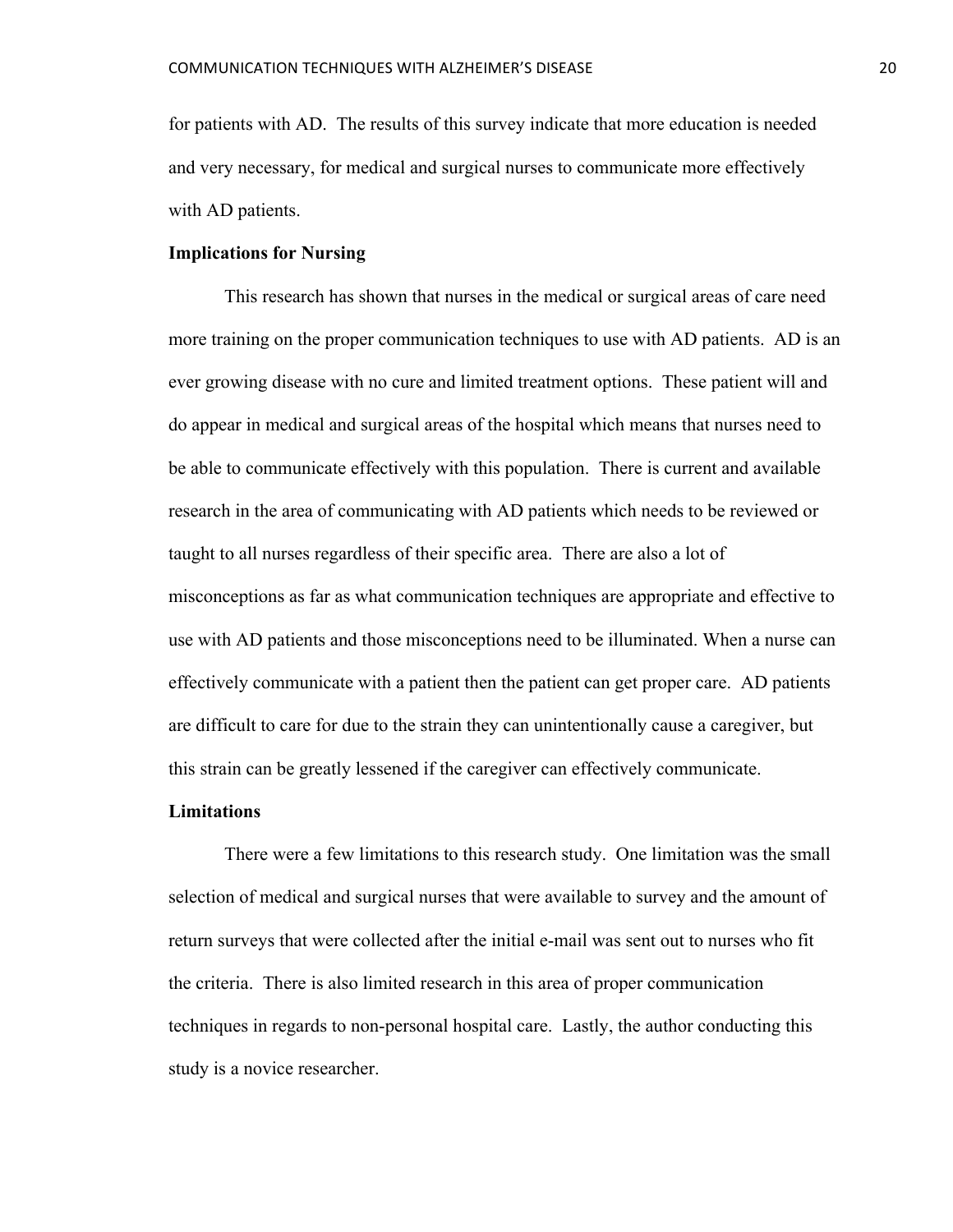# **Further Research**

Further research on this topic is necessary because there is a lack of literature on medical and surgical hospital nurses communication techniques with their AD patients. Much of the research has shifted toward medication therapies and a cure rather than communication therapies. Communication is a crucial aspect in caring for people with AD and is important for people to understand and use properly.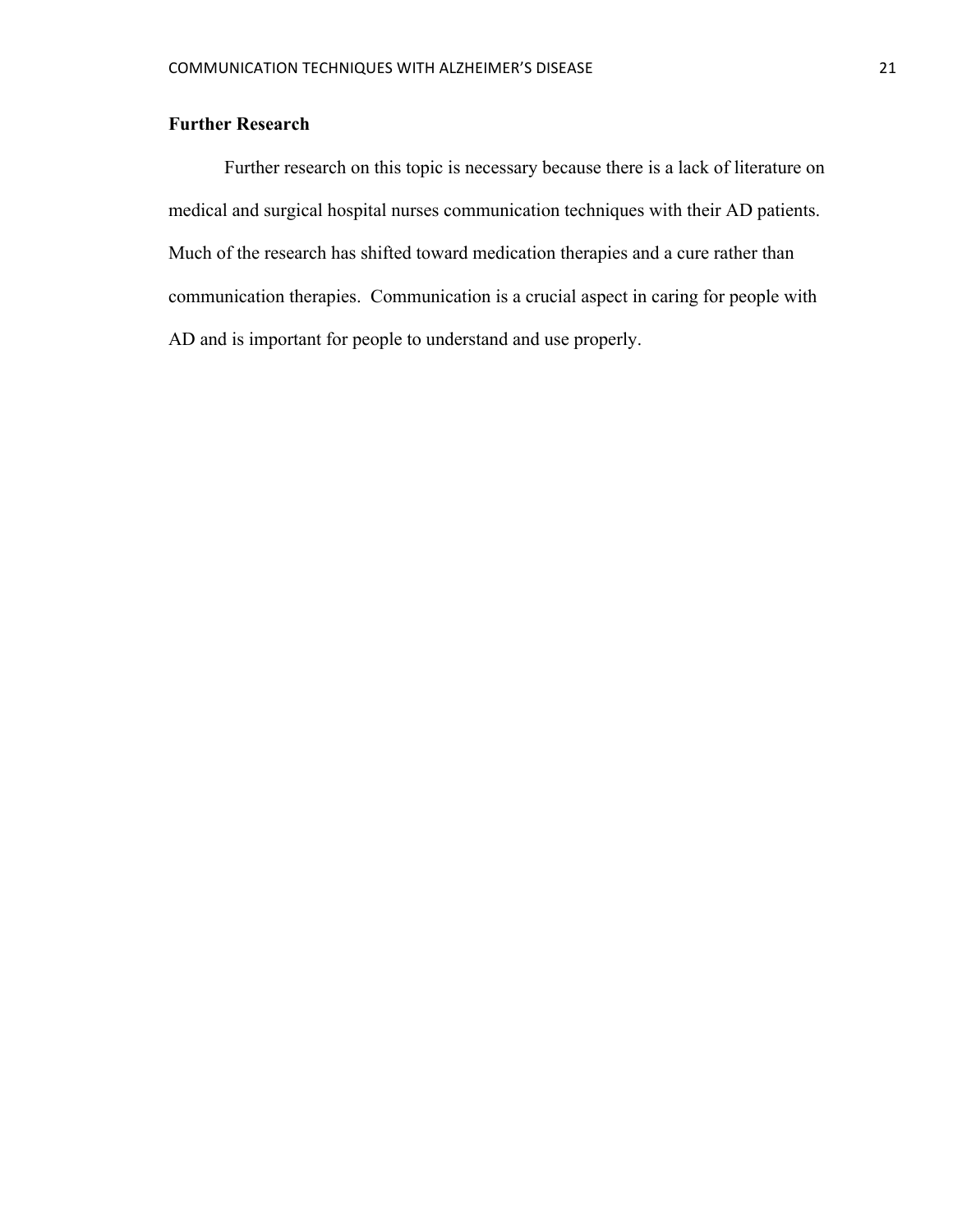## **References**

- American Psychiatric Association, (2000). *Diagnostic and statistical manual of mental*   $disorders$  ( $4<sup>th</sup>$  ed., text rev.). Washington, DC.
- American Psychological Association (2010). *Publication manual of the American Psychological Association,* (6<sup>th</sup> ed.). Washington, DC: Author.

Beach, D. L., & Kramer, B. J. (1999). Communicating with the Alzheimer's resident: Perceptions of care providers in a residential facility. *Journal Of Gerontological Social Work, 32*(3), 5-26.

- Egan, M., Bérubé, D., Racine, G., Leonard, C., & Rochon, E. (2010). Methods to enhance verbal communication between individuals with Alzheimer's disease and their formal and informal caregivers: A systematic review. *International Journal Of Alzheimer's Disease, 2010* doi:10.4061/2010/906818
- Maki, Y., Yamaguchi, T., Koeda, T., & Yamaguchi, H. (2012). Communicative competence in Alzheimer's disease: Metaphor and sarcasm comprehension. *American Journal Of Alzheimer's Disease & Other Dementias, 28*(1), 69-74. doi:http://dx.doi.org/10.1177/1533317512467677
- Small, J., Kemper, S., & Lyons, K. (1997). Sentence comprehension in Alzheimer's disease: effects of grammatical complexity, speech rate, and repetition*. Psychology And Aging, 12(1)*, 3-11.

Tappen, R. M., Williams-Burgess, C., Edelstein, J., Touhy, T., & Fishman, S. (1997). Communicating with individuals with Alzheimer's disease: Examination of recommended strategies. *Archives Of Psychiatric Nursing, 11*(5)*,* 249-256. doi:10.1016/S0883-9417(97)80015-5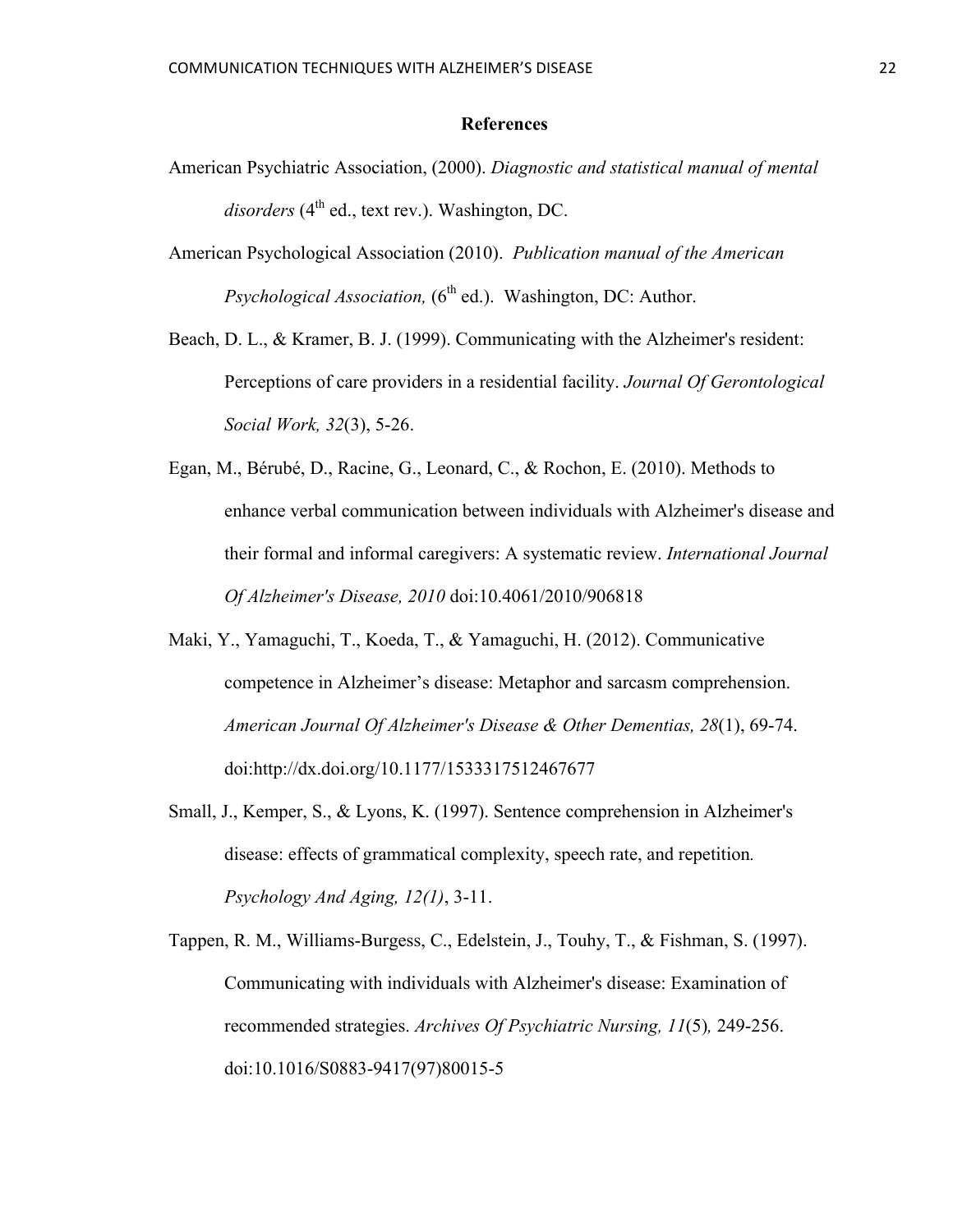- Wilson, R., Rochon, E., Mihailidis, A., & Leonarda, C. (2012). Examining success of communication strategies used by formal caregivers assisting individuals with Alzheimer's disease during an activity of daily living*. Journal Of Speech, Language & Hearing Research, 55*(2), 328-341. doi:http://dx.doi.org/10.1044/1092-4388(2011/10-0206)
- Wilson, R., Rochon, E., Mihailidis, A., & Leonard, C. (2013). Quantitative analysis of formal caregivers' use of communication strategies while assisting individuals with moderate and severe Alzheimer's disease during oral care*. Journal Of Communication Disorders,* doi:10.1016/j.jcomdis.2013.01.004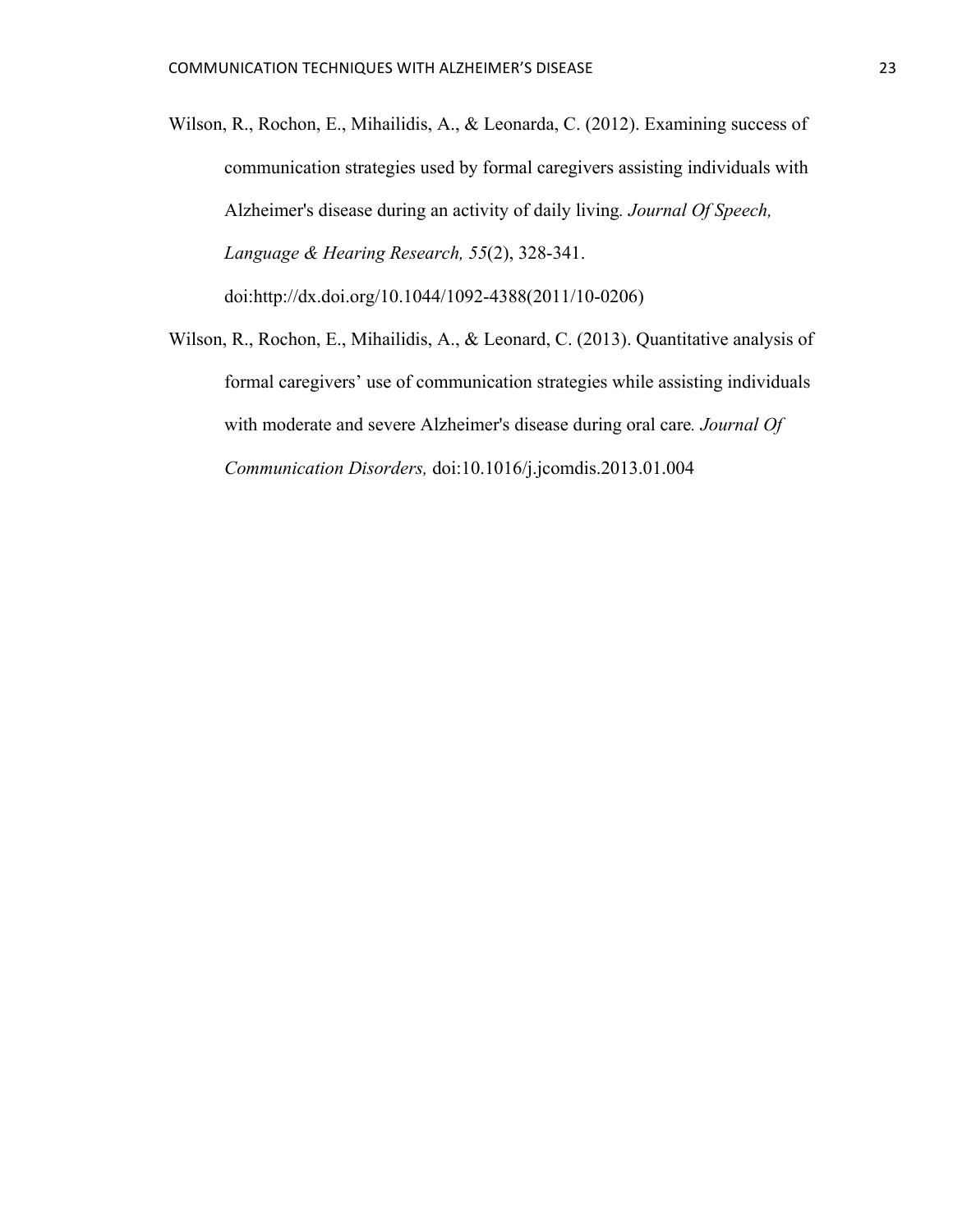# **Appendix A**

# **Institutional Review Board Application and Approval**

| 1. Principal Investigator                                             |                                                                                                     |
|-----------------------------------------------------------------------|-----------------------------------------------------------------------------------------------------|
| <b>Position</b> Student                                               |                                                                                                     |
| First Name Chelsea                                                    |                                                                                                     |
| Last Name Mathieu                                                     |                                                                                                     |
| 2. Faculty Sponsor                                                    |                                                                                                     |
|                                                                       | <b>Name</b> Marion Frost                                                                            |
|                                                                       | <b>Department</b> School of Nursing                                                                 |
| 3. Research Funding                                                   |                                                                                                     |
| Is this research funded? No                                           |                                                                                                     |
| 4. Project Title                                                      |                                                                                                     |
| <b>Title</b>                                                          | Techniques Used by Medical/Surgical Nurses to Communicate with<br>Patients with Alzheimer's Disease |
| 5. Project Start/End Date                                             |                                                                                                     |
|                                                                       | <b>Start Date</b> 10/01/2013                                                                        |
|                                                                       | <b>End Date 06/09/2014</b>                                                                          |
| 6. Participants                                                       |                                                                                                     |
| <b>Expected Number of</b><br><b>Participants</b>                      | 30                                                                                                  |
| 7. Participant<br><b>Vulnerability</b>                                |                                                                                                     |
| Are any participants<br>children or minors under No<br>the age of 18? |                                                                                                     |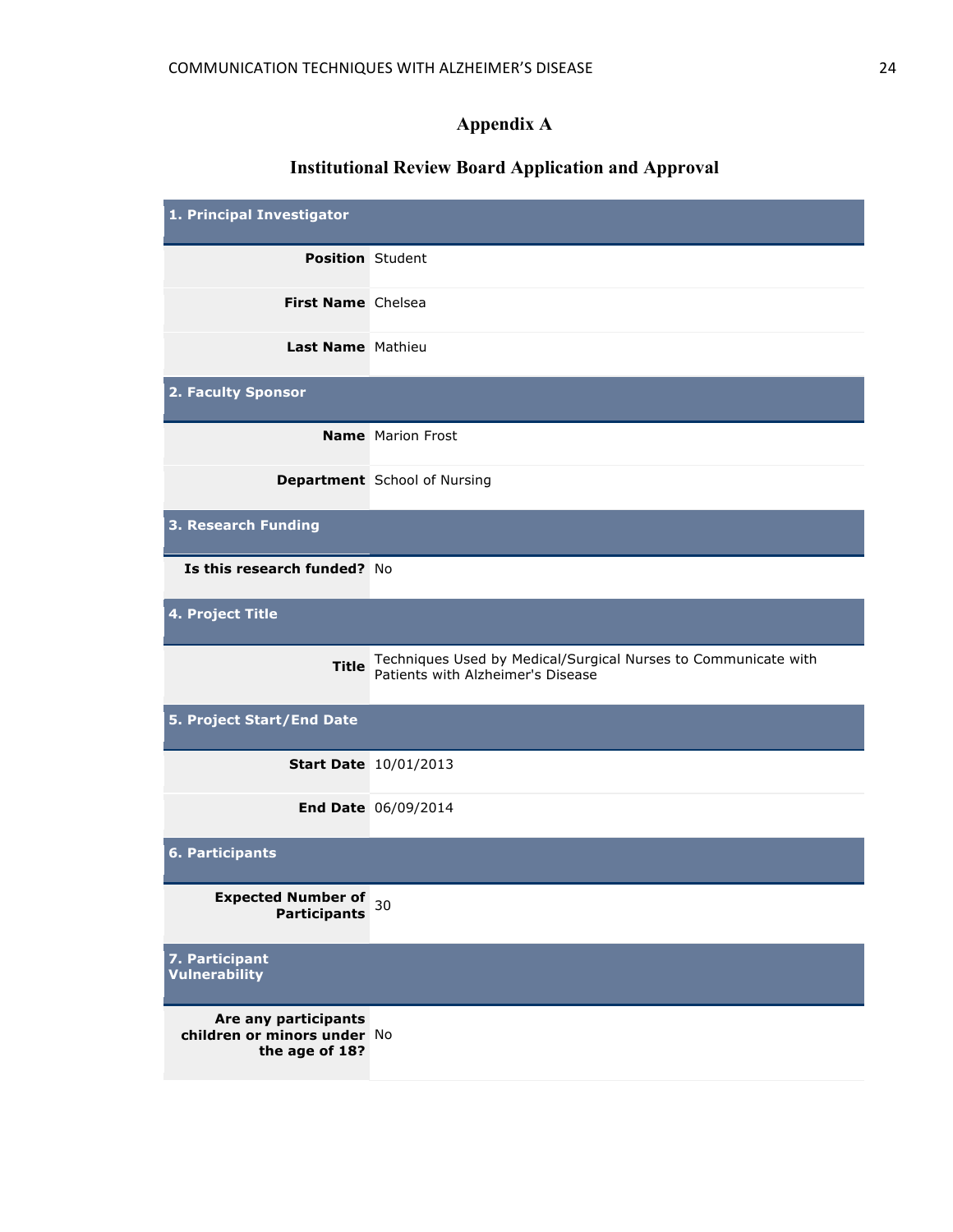| Are any participants<br>prisoners which are<br>confined in a correctional<br>or detention facility?                                          | <b>No</b> |
|----------------------------------------------------------------------------------------------------------------------------------------------|-----------|
| Is pregnancy required as<br>a prerequisite for No<br>participation?                                                                          |           |
| Are any participants<br>cognitively/mentally<br>disabled and/or No<br>presumed to not be<br>legally competent?                               |           |
| Are any participants<br>economically or<br>educationally<br>disadvantaged?                                                                   | No        |
| Are any participants<br>vulnerable to coercion or No<br>undue influence?                                                                     |           |
| 8. Research Project<br><b>Information</b>                                                                                                    |           |
| Will your research involve<br>the use of educational No<br>tests?                                                                            |           |
| Will your research involve<br>the use of survey Yes<br>procedures?                                                                           |           |
| Will your research involve<br>the use of interview No<br>procedures?                                                                         |           |
| Will your research involve<br>observation of public<br>behavior in such a<br>manner that human<br>subjects cannot be<br>identified directly? | <b>No</b> |
|                                                                                                                                              |           |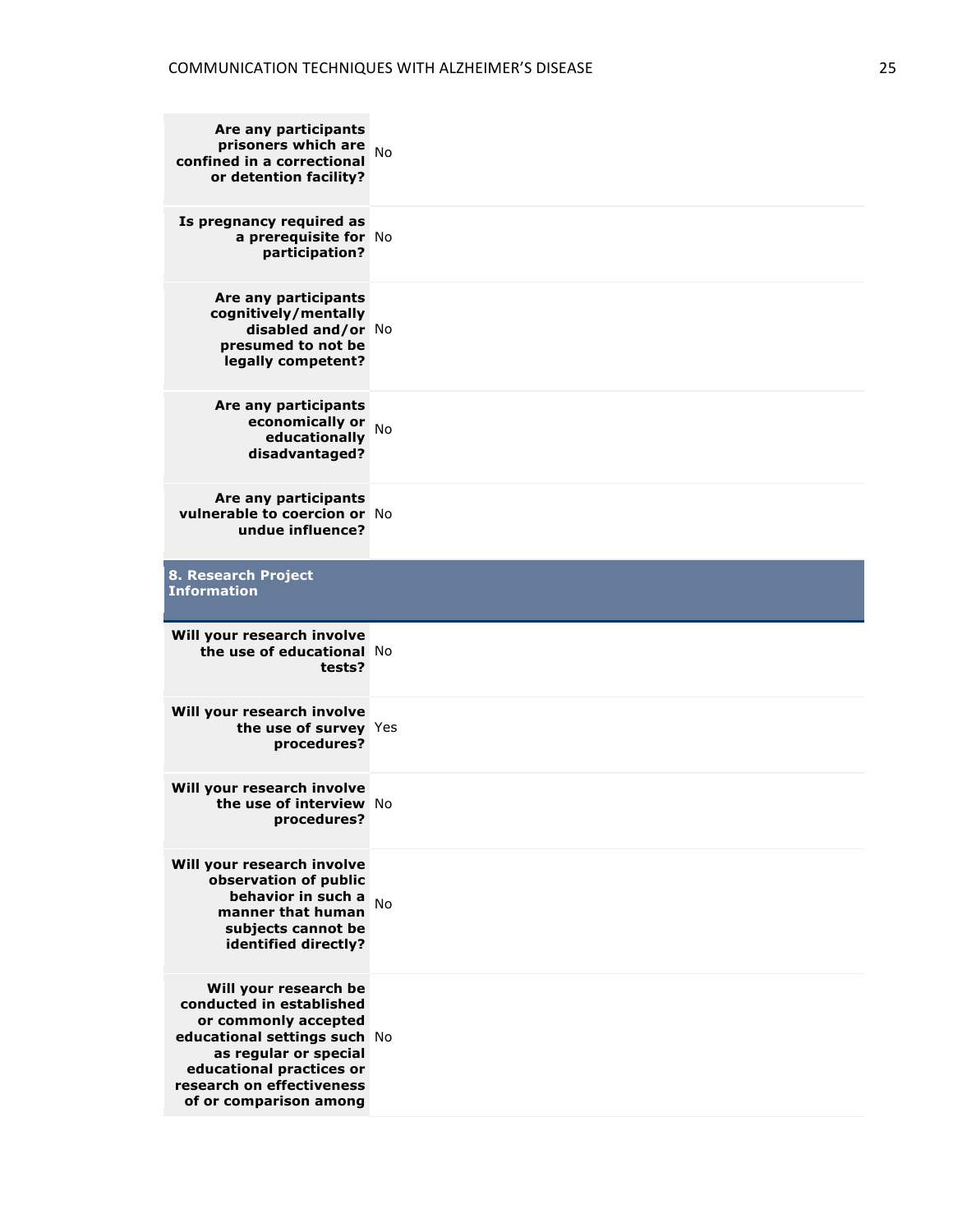| instructional techniques,<br>curricula, or classroom<br>methods?                                                                                 |                                                                                                                                                                                                                                                                                                                                                                                                                                                                                                                                                                                                                                                                                                                                                                                                                                                                                                                                                                                         |
|--------------------------------------------------------------------------------------------------------------------------------------------------|-----------------------------------------------------------------------------------------------------------------------------------------------------------------------------------------------------------------------------------------------------------------------------------------------------------------------------------------------------------------------------------------------------------------------------------------------------------------------------------------------------------------------------------------------------------------------------------------------------------------------------------------------------------------------------------------------------------------------------------------------------------------------------------------------------------------------------------------------------------------------------------------------------------------------------------------------------------------------------------------|
| Will your research involve<br>the collection or study of $_{\text{No}}$<br>publicly available data or<br>documents?                              |                                                                                                                                                                                                                                                                                                                                                                                                                                                                                                                                                                                                                                                                                                                                                                                                                                                                                                                                                                                         |
| Will your research involve<br>the collection or study of<br>secondary analysis<br>recorded so that subjects<br>cannot be identified<br>directly? | <b>No</b>                                                                                                                                                                                                                                                                                                                                                                                                                                                                                                                                                                                                                                                                                                                                                                                                                                                                                                                                                                               |
| <b>Will participants be</b><br>recorded on audio or No<br>video?                                                                                 |                                                                                                                                                                                                                                                                                                                                                                                                                                                                                                                                                                                                                                                                                                                                                                                                                                                                                                                                                                                         |
| Will your research<br>collaborate with or be<br>conducted at a secondary Yes<br>organization such as a<br>school or social agency?               |                                                                                                                                                                                                                                                                                                                                                                                                                                                                                                                                                                                                                                                                                                                                                                                                                                                                                                                                                                                         |
| <b>Agreement with</b><br><b>Secondary Organization</b>                                                                                           | Letter from Morrison.pdf                                                                                                                                                                                                                                                                                                                                                                                                                                                                                                                                                                                                                                                                                                                                                                                                                                                                                                                                                                |
| 9. Project Abstract                                                                                                                              |                                                                                                                                                                                                                                                                                                                                                                                                                                                                                                                                                                                                                                                                                                                                                                                                                                                                                                                                                                                         |
| Summarize the goals,<br>purpose, and methodology<br>of your research and<br>hypothesis to be tested.                                             | Through a literature review and survey of medical and surgical<br>nurses, this study will investigate "Techniques Used by Medical<br>and Surgical Nurses to Communicate with Patients with<br>Alzheimer's Disease." The literature review will cover research<br>explaining how Alzheimer's disease affects a person's ability to<br>communicate and ability to understand communication, as well<br>as the most current effective communication techniques. The<br>survey will be online and include some personal background<br>information, scenarios, and various communication techniques<br>that could be implemented when talking to someone with<br>Alzheimer's disease. The information from the online survey will<br>be analyses for trends and any misconceptions. This study will<br>contribute to an area of research that is lacking information, as<br>well as explore if medical and surgical nurses are communicating<br>effectively with an ever growing population. |
| <b>State the procedures for</b><br>participants. (i.e. what<br>they will be asked to do)                                                         | Participants will be asked to fill out an online survey. The survey<br>will be anonymous and the website will be provided for the<br>participants so they can take it at any convenient time. The<br>survey will consist of the questions in the attached document.                                                                                                                                                                                                                                                                                                                                                                                                                                                                                                                                                                                                                                                                                                                     |
| <b>Upload copies of research Survey.docx</b>                                                                                                     |                                                                                                                                                                                                                                                                                                                                                                                                                                                                                                                                                                                                                                                                                                                                                                                                                                                                                                                                                                                         |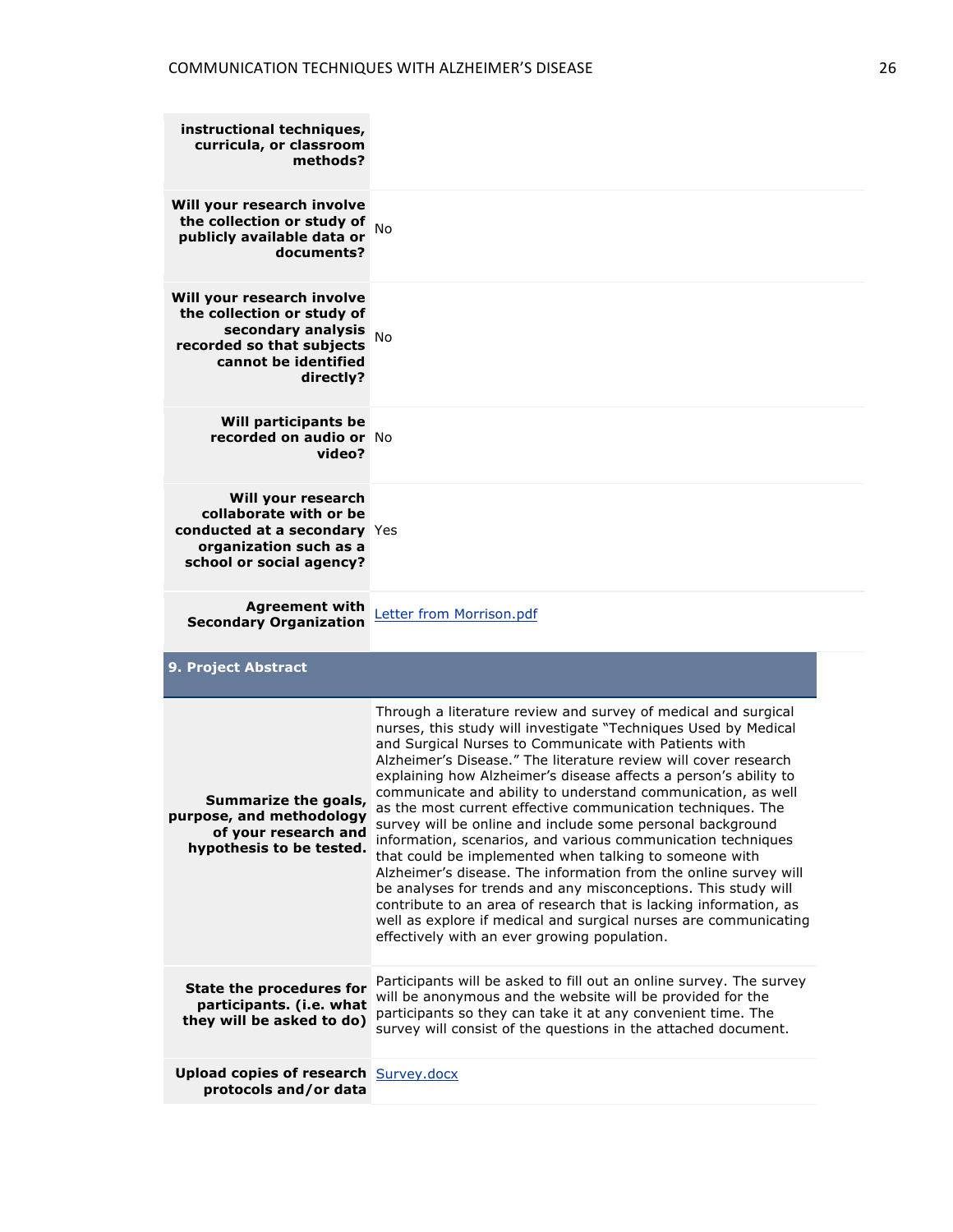Communicate with Patients with Alzheimer's Disease

| collection instruments.                                                                                                                 |                                                                                                                                                                                                                                                                                                                                                         |                                                                                                                                                                                                                                                                                                                                                                                                                                                                                                                                                                                                                                                                   |                           |
|-----------------------------------------------------------------------------------------------------------------------------------------|---------------------------------------------------------------------------------------------------------------------------------------------------------------------------------------------------------------------------------------------------------------------------------------------------------------------------------------------------------|-------------------------------------------------------------------------------------------------------------------------------------------------------------------------------------------------------------------------------------------------------------------------------------------------------------------------------------------------------------------------------------------------------------------------------------------------------------------------------------------------------------------------------------------------------------------------------------------------------------------------------------------------------------------|---------------------------|
|                                                                                                                                         |                                                                                                                                                                                                                                                                                                                                                         | Participants will be medical and/or surgical nurses from a local<br><b>Provide information on</b> hospital. They will be contacted with the help of the<br>research participants, management staff and charge nurse at the hospital. The online<br>including how participants survey will be sent to nurses who meet the criteria of having a<br>are chosen and the nursing degree who are currently working in the medical or<br>criteria for selection or surgical department of the hospital. If a participant does not<br>exclusion. have access to a computer they will also be excluded from the<br>study because the survey will only be available online. |                           |
| <b>Provide information on</b><br>how confidentiality<br>and/or anonymity of<br>research participants and<br>their data will be ensured. |                                                                                                                                                                                                                                                                                                                                                         | The survey does not involve any identifying questions and the<br>participants will be given the web address to the survey to do on<br>their own time. The website does not involve a log in so all<br>survey entries will remain completely anonymous.                                                                                                                                                                                                                                                                                                                                                                                                            |                           |
| <b>State nature and amount</b><br>of potential risk involved<br>risk will be minimized if<br>necessary.                                 |                                                                                                                                                                                                                                                                                                                                                         | in participation, and how The participants are in no risk by taking this online survey.                                                                                                                                                                                                                                                                                                                                                                                                                                                                                                                                                                           |                           |
|                                                                                                                                         | person with Alzheimer's disease.                                                                                                                                                                                                                                                                                                                        | There is no compensation or direct benefit for the participants.<br><b>Describe the potential</b> The overall benefit of the study it to see if medical and/or<br><b>benefit to the research</b> surgical nurses working in a hospital setting have the proper<br>participant and/or society communication skills to deal with the large and growing<br>of the proposed research, population of patients who have Alzheimer's disease. This<br>and how this outweighs information can also help to evaluate if nurses are being taught<br>the risks. the proper communication techniques to use when talking to a                                                 |                           |
| <b>Describe how consent will</b><br>be obtained or disclosure<br>given.                                                                 | There is a consent form attached and it explains that<br>participants will not have to give a signature to knowledge<br>consent. Since the survey is online participants will be giving<br>consent by continuing towards the survey and answering the<br>questions. The consent form will need to be read first in order to<br>reach the actual survey. |                                                                                                                                                                                                                                                                                                                                                                                                                                                                                                                                                                                                                                                                   |                           |
| Upload a copy of the<br>informed consent form or Consent.docx<br>disclosure statement.                                                  |                                                                                                                                                                                                                                                                                                                                                         |                                                                                                                                                                                                                                                                                                                                                                                                                                                                                                                                                                                                                                                                   |                           |
| <b>Title</b>                                                                                                                            | <b>Date</b>                                                                                                                                                                                                                                                                                                                                             | <b>Status</b>                                                                                                                                                                                                                                                                                                                                                                                                                                                                                                                                                                                                                                                     |                           |
| Techniques Used by<br>Medical/Surgical Nurses to<br>Communicate with Patients                                                           | 10/21/2013                                                                                                                                                                                                                                                                                                                                              | Accepted                                                                                                                                                                                                                                                                                                                                                                                                                                                                                                                                                                                                                                                          | <b>Review Application</b> |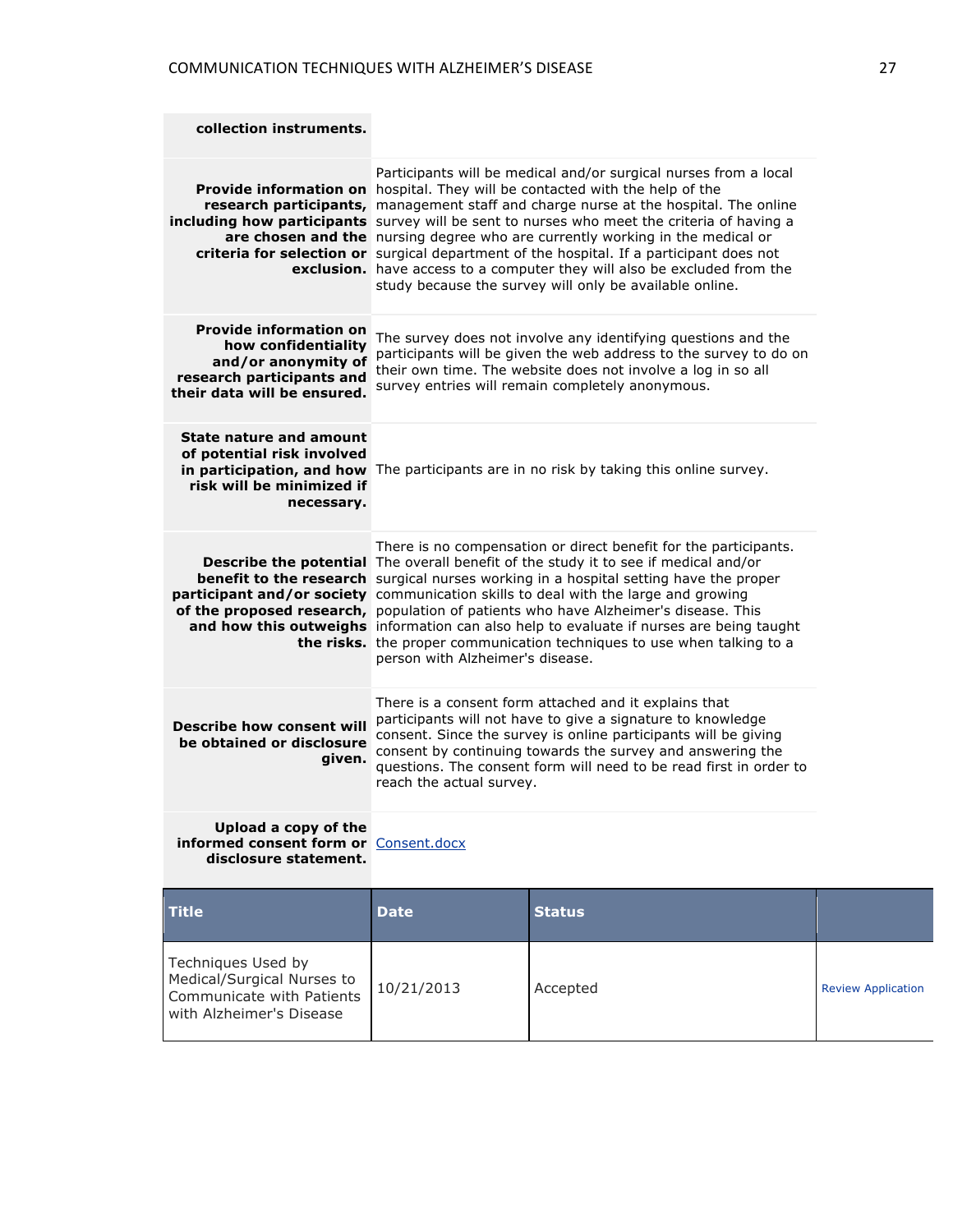# **Appendix B**

# **E-mail to Medical and Surgical Nurses**

To whom it may concern,

Greetings,

I am a bachelorette nursing student at Salem State University asking for your assistance with my research project:

# **Communication Techniques used by Medical and Surgical Nurses to Communicate with Patients with Alzheimer's disease.**

I am conducting an anonymous survey of Medical and Surgical nurses currently working in the field. This is a survey of communication techniques used by nurses to communicate with patients with Alzheimer's disease in the hospital setting. There have been no similar survey studies of this kind in the nursing literature.

This survey link is anonymous and will ask respondents for an unsigned informed consent. The short questionnaire will follow. Below is the link to the survey:

Survey link:

It is hoped that the knowledge generated from this study will help assess the current communication techniques used by medical and surgical nurses and also help to develop educations tools to help correct improper communication techniques.

If you have any questions or would like more information about my study, please do not hesitate to contact me at c\_mathieu@salemstate.edu or 774-287-6185.

This study was reviewed and approved by the Salem State University Institutional Review Board (IRB).

Thank you very much for your time.

Sincerely,

Chelsea Mathieu

Salem State University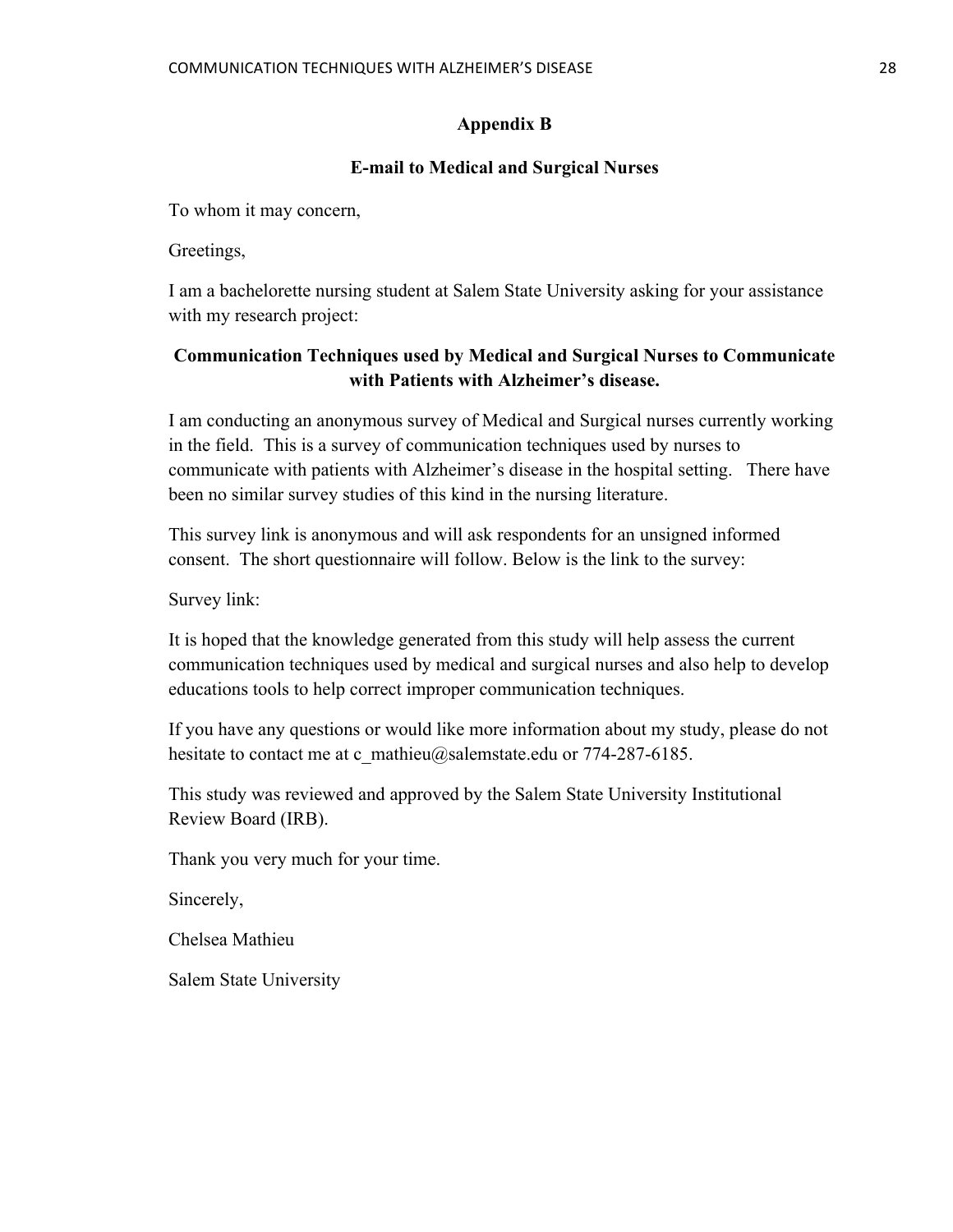# **Appendix C**

#### **Consent Form**

Salem State University Institutional Review Board (IRB) Informed Consent Form

By clicking the next button, I agree to participate in this online survey of "Techniques Used By Medical and Surgical Nurses to Communicate with Patients with Alzheimer's Disease" conducted by Chelsea Mathieu, Salem State Nursing Student, under the advisement of Dr. Marion Frost, Assistant Professor, Salem State University, School of Nursing. I understand this project will be studying the verbal communication techniques currently being used by medical and surgical nurses in a hospital setting.

As part of my participation in this study, I understand that I will be answering survey questions. I understand that I am not required to answer any question that I am not comfortable answering. My participation is completely anonymous and voluntary. There is no monetary compensation associated with this study. I understand that I may not receive any direct benefit from my participation in this study.

I understand my participation is voluntary and I may withdraw at any time from the survey. I also understand that some question may be troubling to some people so I am free to leave any blank if needed.

I understand there are no direct risks to me, the participant, and that information associated directly to me will be kept anonymous. I understand that my name or identity will not be used in reports or presentations of the finding of this research. The information provided to researchers will be kept confidential with the exception of information which must be reported under Massachusetts's law.

I have read and understand this information and agree to participate in this study by clicking the next button and continuing with the survey.

For questions or concerns about the research, please contact Chelsea Mathieu at (774) 287-6185. For concerns about your treatment as a research participant, please contact the Institutional Review Board (IRB), Sponsored Programs & Research Administration, MH 204, Salem State University, 352 Lafayette Street, Salem, Ma 01970. (978) 542-7556 or (978) 542-7177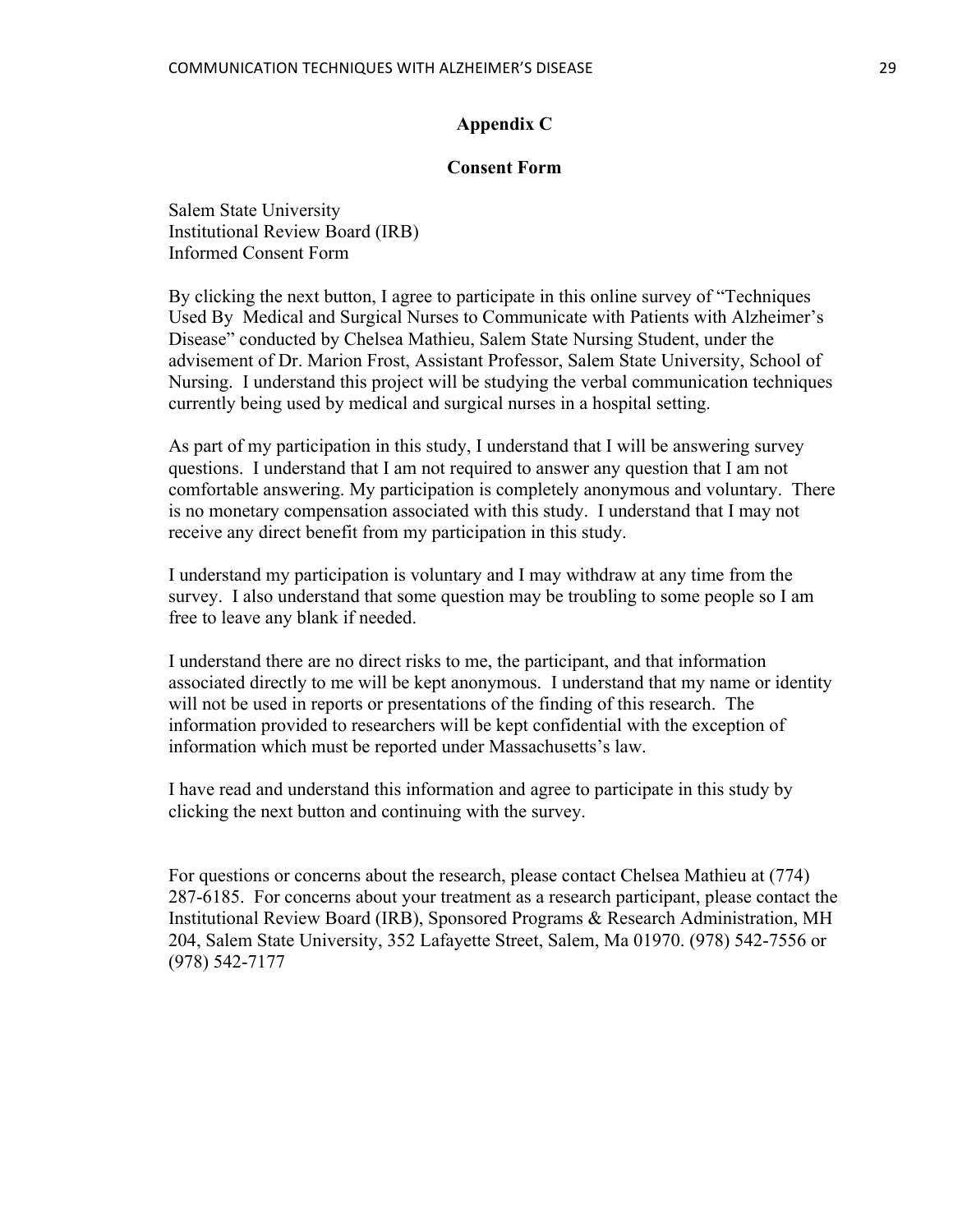# **Appendix D**

#### **Survey**

Survey: Communication Techniques Used by Medical and Surgical Nurses to Communicate with Patients with Alzheimer's disease.

How long have you worked as a medical or surgical nurse?

- a.)  $\leq 1$  year
- b.) 1-3 years
- c.) 4-5 years
- d.) 6-10 years
- e.) 11-20 years
- f.)  $> 20$  years

What is your education background?

- a.) RN diploma in nursing
- b.) Associate's degree in nursing
- c.) Bachelor's degree in nursing
- d.) Master's degree in nursing
- e.) Doctorate in nursing
- f.) Other

You are taking care of Mrs. Chapman, an 85 year old patient diagnosed with Alzheimer's disease; she is in recovery for a fracture repair. Mrs. Chapman is on bed rest for the time being but continues to stand up stating "I have a lot of work to do. I can't just sit here all day." Which of the following statements would be your first choice to try and get Mrs. Chapman to stay in bed?

- a.) "You don't have any work to do, Mrs. Chapman, you need to lie down and stop getting up please."
- b.) Remind Mrs. Chapman of where she is, what has happened, and the importance of staying in bed.
- c.) "Mrs. Chapman, I have already taken care of all of your work for the evening so you can rest and relax. Can I get you anything?"
- d.) Help Mrs. Chapman back to bed and simply repeat that she needs to stay in bed until the doctor says otherwise.

You are trying to get Mr. Jones to eat some of his meal so you can give his medications. Mr. Jones is 88 years old and has a diagnosis of Alzheimer's disease. He will not eat because he says his mother is coming to pick him up so he does not need dinner. What is the most appropriate thing to say to Mr. Jones in order to get him to eat his meal?

- a.) Explain to Mr. Jones that he is 88 years old and his mother has passed away.
- b.) Tell Mr. Jones that he needs medications so he needs to eat his meal.
- c.) Tell Mr. Jones that you talked to his mother on the phone and she said he was going to stay for dinner.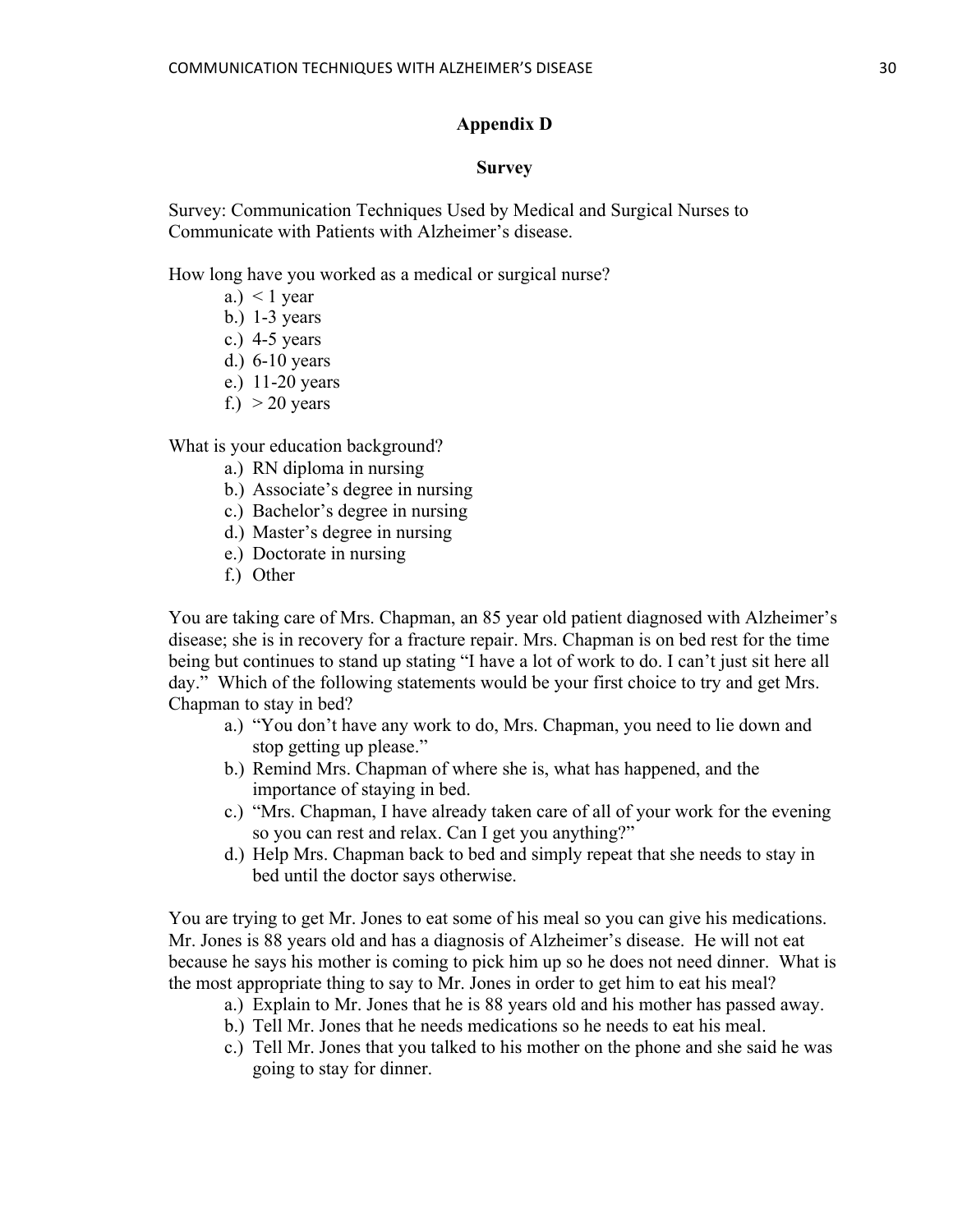d.) Ask Mr. Jones what his favorite food is and try to get the kitchen to send up a special meal for him.

Mrs. Rose is a 75 year old patient in the cardiac unit who is staying overnight for observation. She has a diagnosis of Alzheimer's disease. Every few hours you are alarmed by screams coming from her room. After assessing her you find her to be in no physical pain, just frightened. Which of the following scenarios is the best way to uncover the reasoning behind her outbursts?

- a.) Ask Mrs. Rose yes or no questions about what happened while she was sleeping.
- b.) Talk to Mrs. Rose about objects in the room, along with things from her life in order to calm her down and see what is causing the outbursts.
- c.) Ask Mrs. Rose what happened and offer her PRN medication to help her sleep.
- d.) Tell Mrs. Rose that she is in a safe environment and there is no need to be frightened.

Please select all appropriate communication techniques you use when working with someone with Alzheimer's disease.

- Open-ended questions
- Closed-ended questions
- Establish common interests
- Sharing personal details
- Specific fact recall
- Speaking as equals
- Explanations using metaphors
- Sarcasm
- Using their name frequently
- Phrase repetition verbatim
- Task-focused language
- Rephrasing
- Therapeutic fibbing
- Verbal cues
- One-step instructions
- Multiple instructions
- Slower speech
- Literal speech
- Decreased amount of information
- Speaking louder
- Allowing extra response time
- Simplistic grammar

Any other types of communication used that were not previously mentioned: